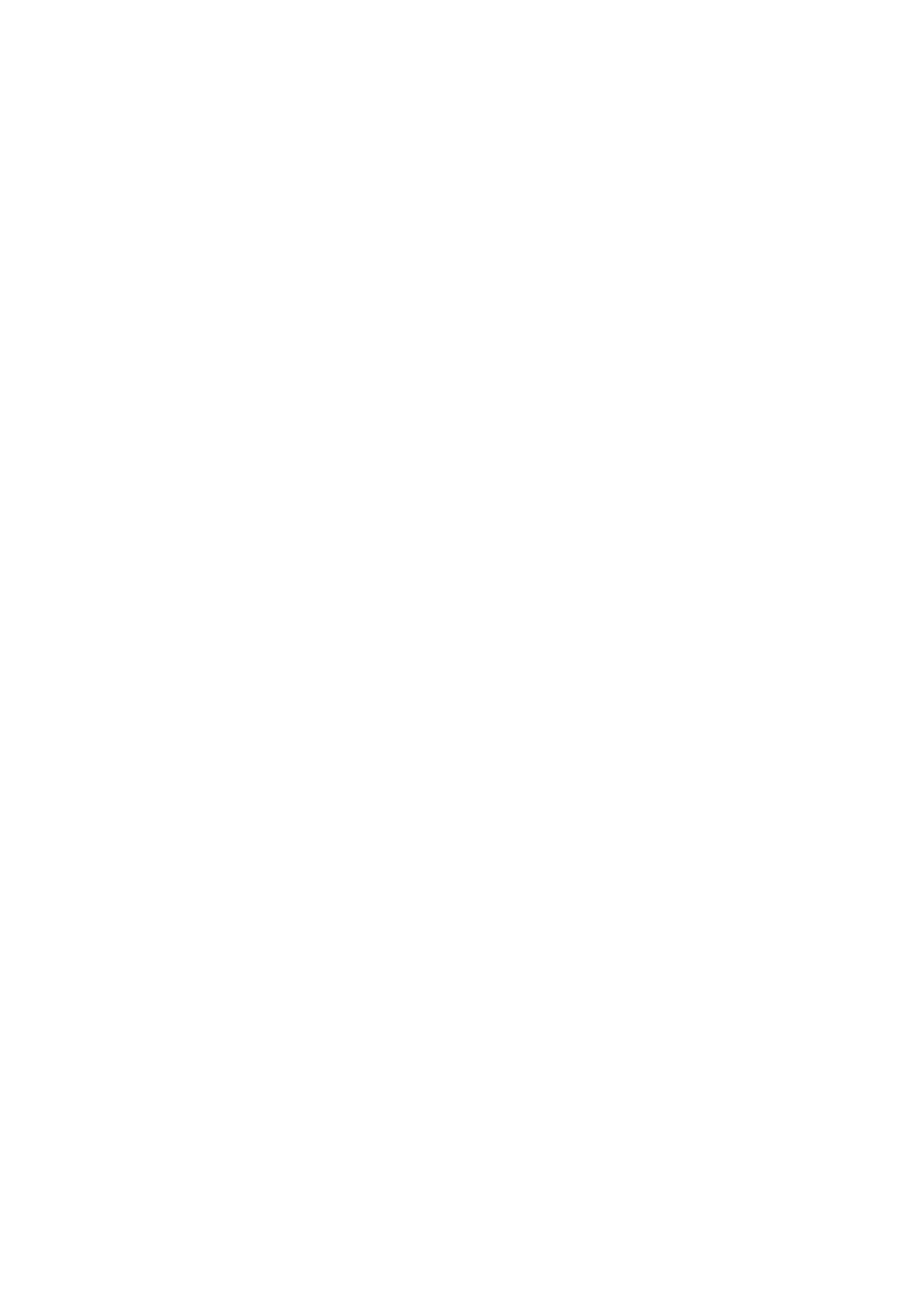# **Table of Contents**

| $\mathbf{1}$   |  |
|----------------|--|
| 1.1            |  |
| 1.2            |  |
| 1.3            |  |
| 1.4            |  |
| 1.5            |  |
| $\overline{2}$ |  |
| 2.1            |  |
| 2.2            |  |
| 2.3            |  |
| 2.4            |  |
| 2.5            |  |
| 2.6            |  |
| 2.7            |  |
|                |  |
| 3.1            |  |
| 3.2            |  |
| 3.3            |  |
| 3.4            |  |
| 3.5            |  |
| 3.6            |  |
| 3.7            |  |
| 3.8            |  |
| 3.9            |  |
| 3.10           |  |
| $\overline{4}$ |  |
| 4.1            |  |
| 4.2            |  |
| 4.3            |  |
| 4.4            |  |
| 4.5            |  |
| 4.6            |  |
| 4.7            |  |
| 4.8            |  |
| 4.9            |  |
| 4.10           |  |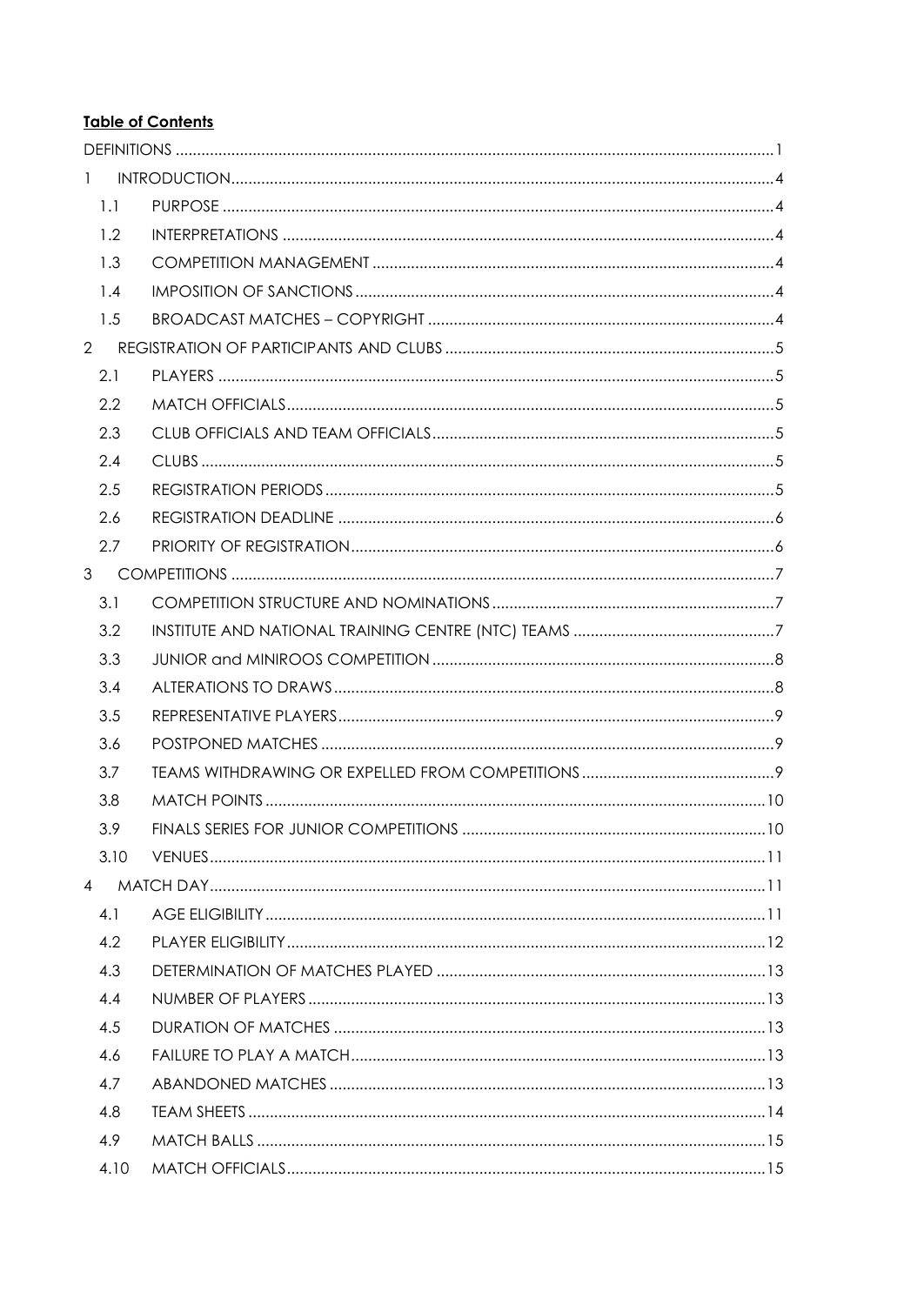|                | 4.11           |  |
|----------------|----------------|--|
|                | 4.12           |  |
|                | 4.13           |  |
|                | 4.14           |  |
| 5 <sup>5</sup> |                |  |
|                | 5.1            |  |
|                | 5.2            |  |
|                | 5.3            |  |
|                | 5.4            |  |
| 6              |                |  |
|                | 6.1            |  |
|                | 6.2            |  |
|                | 6.3            |  |
|                | 6.4            |  |
|                | 6.5            |  |
|                | 6.6            |  |
|                | 6.7            |  |
|                | 6.8            |  |
|                | 7 <sup>7</sup> |  |
|                | 7.1            |  |
|                | 7.2            |  |
|                | 7.3            |  |
|                | 7.4            |  |
|                | 7.5            |  |
| 8              |                |  |
|                | 8.1            |  |
|                | 8.2            |  |
|                | 8.3            |  |
|                | 8.4            |  |
|                | 8.5            |  |
|                | 8.6            |  |
|                | 8.7            |  |
|                | 8.8            |  |
| 9              |                |  |
|                | 9.1            |  |
|                |                |  |
|                | A <sub>1</sub> |  |
|                | A2             |  |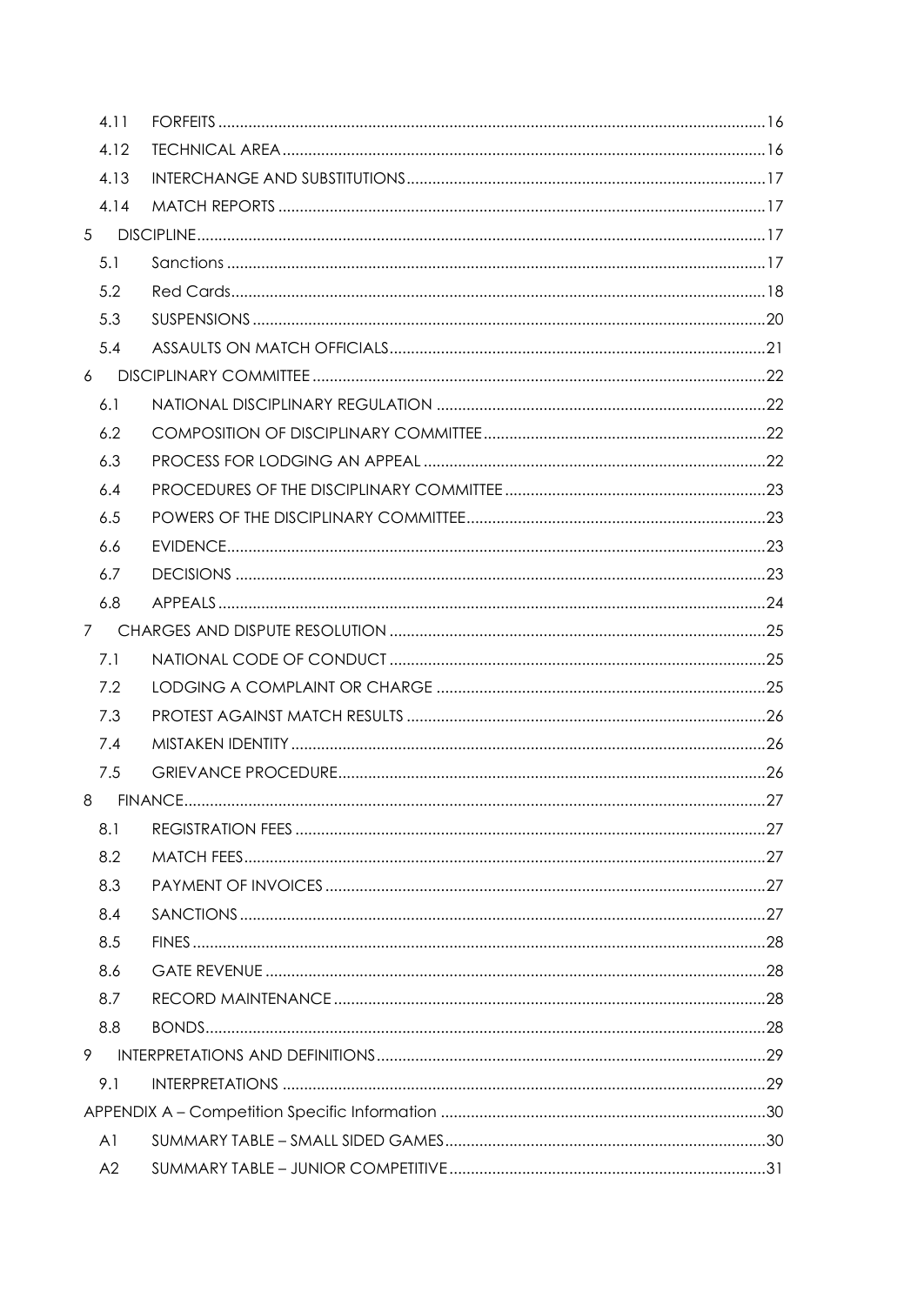|--|--|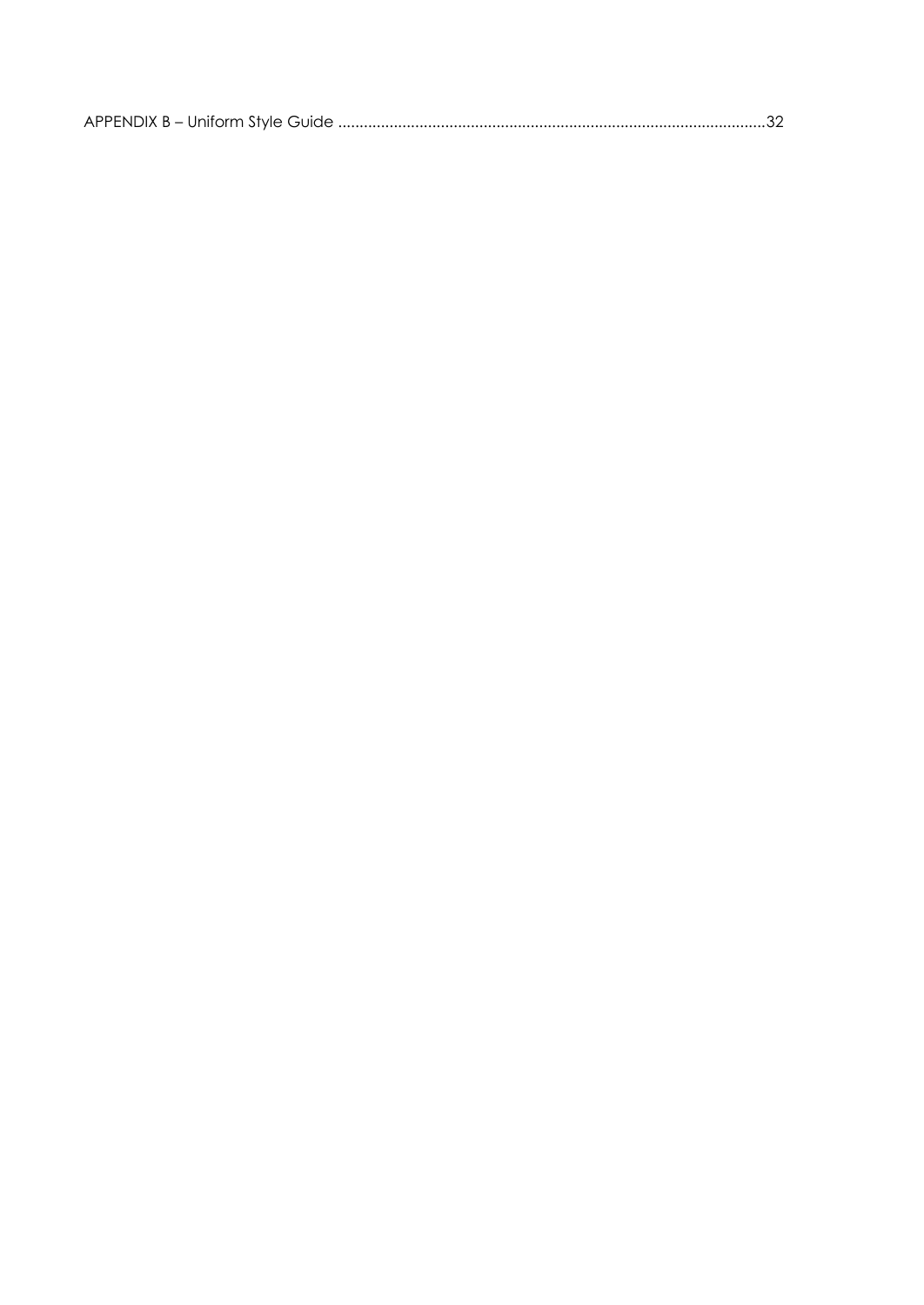# <span id="page-5-0"></span>**DEFINITIONS**

*Away Team* means the Team that is the second named on the draw.

*Board* means the body made up of elected Directors of the Federation.

*Club* means any Club registered with FFA in accordance with the National Registration Regulations from time to time. A reference to Club includes a Club admitted by a Competition Administrator to field a Team in a Competition.

*Club Official* means any person involved with the administration, management or organisation of a Club (whether paid or unpaid), including employees, contractors, consultants, officers and directors and representatives.

*Code of Conduct* means the national football code of conduct as promulgated by FFA from time to time (a current version of which can be obtained on [www.footballaustralia.com.au or](http://www.footballaustralia.com.au/) on request).

*Competition* means any Competition or tournament registered with FFA in accordance with the National Registration Regulations for the Federation, including the pre-Season, Season proper, finals series and any post Season tournament or knockout cup Competition.

*Competition Administrator* means the entity responsible for the conduct and staging of a Competition.

*Competition Rules* means the rules governing the administration and conduct of a Competition under the auspices of Football NT.

*Delegate* means the representative nominated by a Club to represent that Club at meetings and to be authorised to deal with the Competition Administrator or Federation regarding Club issues.

**Disciplinary Committee** means the FNT Disciplinary Committee constituted in accordance with the Grievance Resolution Regulations that has jurisdiction over the Competition.

*Disciplinary Regulations* means the national football disciplinary regulations as promulgated by FFA from time to time (a current version of which can be obtained on [www.footballaustralia.com.au or](http://www.footballaustralia.com.au/) on request).

**FNT** means Football Northern Territory Incorporated.

**FFA Statutes** means FFA's statutes and regulations as promulgated by FFA from time to time, including its constitution and by-laws and rules, and policies and procedures.

FIFA or Federation Internationale de Football Association means the world governing body of Football.

*FFA* or *Football Federation Australia* means the governing body of Football in Australia.

*FIFA Statutes* mean the statutes and accompanying standing orders and regulations promulgated by FIFA from time to time, including the Regulations on the Status and Transfer of Players, Code of Ethics, Disciplinary Code, Players' Agents Rules and Regulations Governing Match Agents.

*Grievance Resolution Regulations* means the regulations promulgated by FFA from time to time setting out the procedures applying to grievances and disputes in football (which can be obtained on www.footballaustralia.com.au or on request).

*Home Team* means the Team that is the first named on the draw.

*Institute* means any national, state or territory institute or academy of sport that has a football program including any national training centre implemented by either FFA or a Member Federation.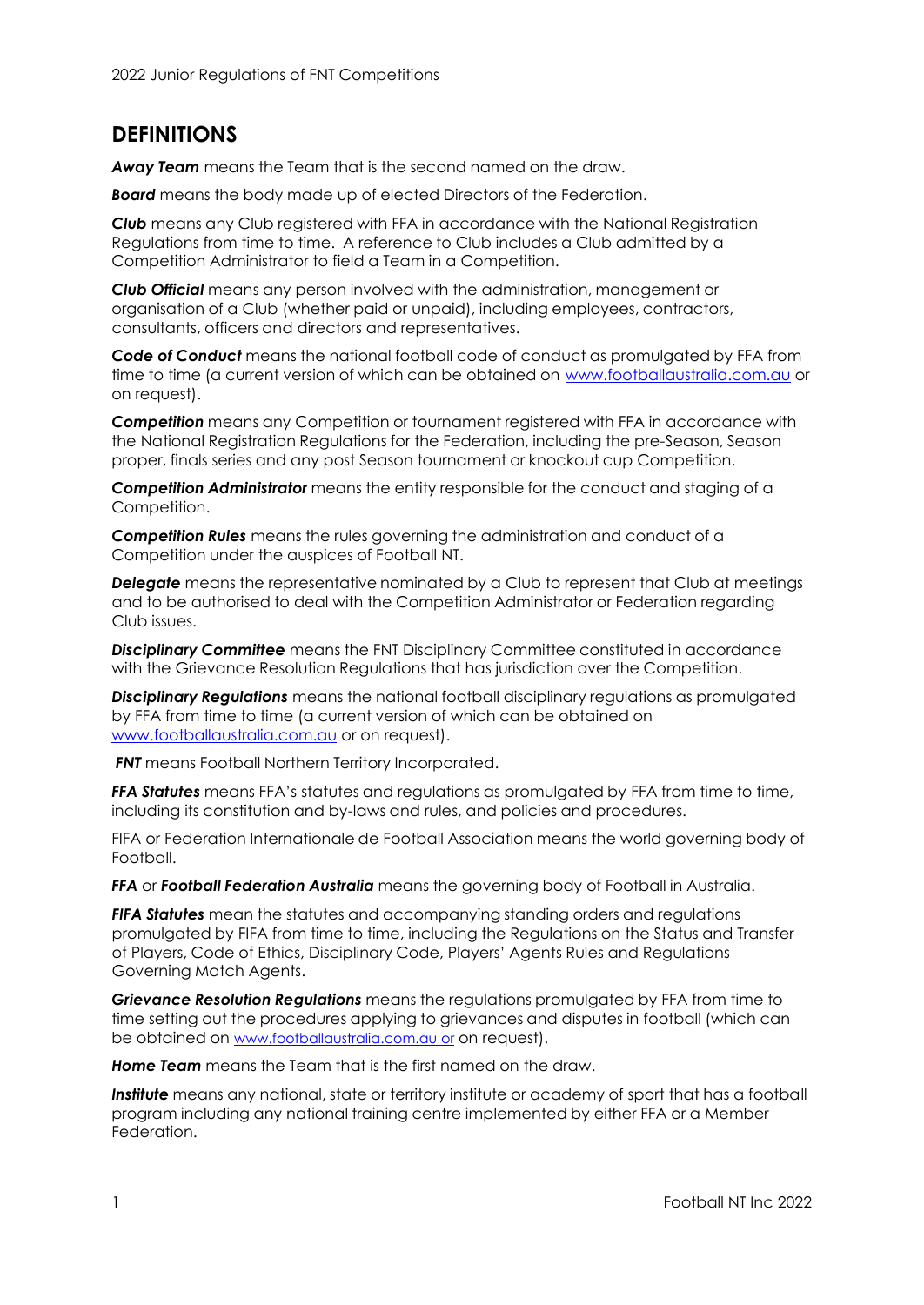2022 Junior Regulations of FNT Competitions

*Junior* means Matches or Competitions including miniroos and Under 12, Under 13, Under 14, Under 16's and Under 18's.

*Laws of the Game* means the laws governing or regulating the playing of Football as determined by FIFA, FFA, Football Northern Territory and local rules as adopted from time to time.

*Match* means any Match staged, participated in, sanctioned by or played under the auspices of FFA, a Member Federation or a Competition Administrator.

*Match Official* means a Referee, assistant Referee, fourth official, Match commissioner, Referee inspector, selector, any person in charge of safety or any other person appointed by FFA, a Member Federation or a Competition Administrator to assume responsibility in connection with a Match.

*PlayFootball* means the national registration system provided by Football Federation Australia.

*Office of the Federation* means the postal address of the Federation being GPO Box 3105 Darwin NT 0801.

*Officer of Football Northern Territory* means any Board Member or employee of Football NT.

*Official* means any Club Official and/ or Team Official.

**Player** means any person who is, from time to time, registered to a Club whether that person is male or female, junior or senior or an Amateur or Professional.

*Registrar* means a person appointed by a Club as their representative for all matters relating to Player registrations.

*Referee* means a Referee duly appointed to officiate at a Match.

*Registration Period* means the period in which a Player must be registered with a Club as specified in these Rules.

*Regular Season* means the Matches played between the Clubs during the Season to determine the Clubs that compete in the Finals Series, and includes all Matches played in the Season that are not in the Pre-Season, Cup Competitions or the Finals Series.

*Representative Team* means a Team representing a State or Territory, a region, or an Institute that participates in a Competition.

*Ring In* means a Player who plays under the name of another registered Player's name or a false name.

*Rules* means Competition Regulations.

*Season* means the period starting with the first Match of a Competition and ending on the last Match of that Competition.

**Senior** means Matches or Competitions for open-aged males or females.

*Team* means a squad of Players from a single Club competing in an authorised Football Northern Territory Competition.

*Team Sheet* refers to Team Sheets or Match Cards.

*Team Official* means any personnel involved with the management, preparation or participation of a Club's Team (whether paid or unpaid), including the coaches, managers, medical staff (including Team or Match day doctor), physiotherapists, gear persons and other support staff.

*Weekday Fixture* means a Match scheduled to be played on a day other than those defined as a Weekend Fixture.

*Weekend Fixture* means a Match scheduled to be played on a Friday, Saturday or Sunday and on a Monday where that day is classified as a public holiday.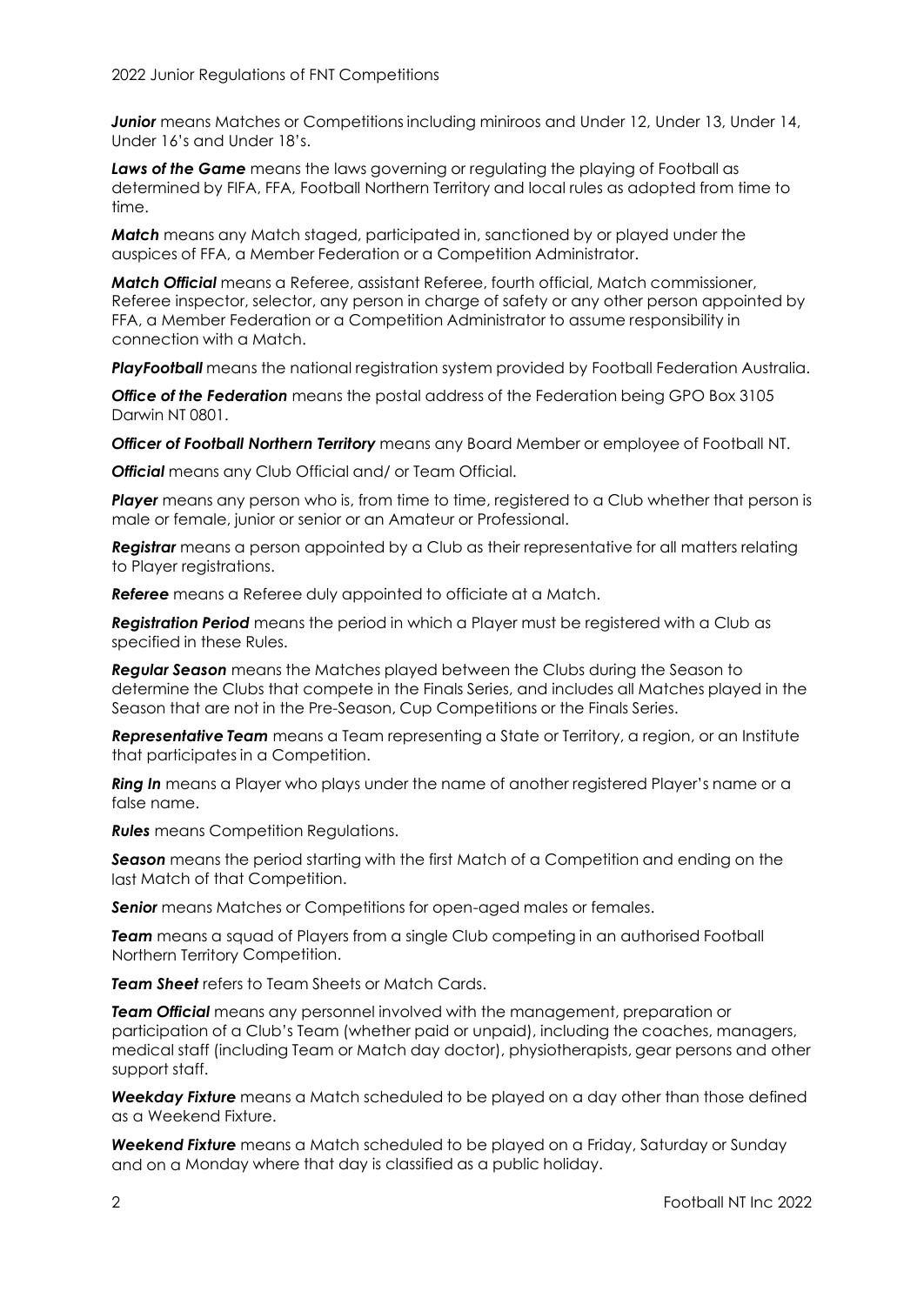# <span id="page-7-0"></span>**1 INTRODUCTION**

# <span id="page-7-1"></span>**1.1 PURPOSE**

The purpose of these Regulations is to assist in the administration of Competitions under the control of Football Northern Territory *(Football NT)*.

# <span id="page-7-2"></span>**1.2 INTERPRETATIONS**

Football NT and the Competition Administrator shall be at all times empowered to interpret these Regulations to make such rulings as are deemed appropriate in the circumstances. Such rulings are to be documented and are subject to the appeal processes provided for within these Regulations.

# <span id="page-7-3"></span>**1.3 COMPETITION MANAGEMENT**

- 1.3.1 Football Northern Territory is the Competition Administrator who will be responsible for the management of all Competitions.
- 1.3.2 The Competition Administrator will at all times ensure its objectives are consistent with the objectives of Football NT.
- 1.3.3 The Competition Administrator shall deal with Clubs, Officials and/ or Players in respect of offences and/ or complaints and with any matter not otherwise specifically provided for in these Regulations including Clubs being held to account for the actions of its Officials, Players and/ or supporters. After an inquiry if the Competition Administrator deems a Club has committed a breach of the provisions of these regulations or conducted itself in a matter prejudicial to the interests of football they may refer the matter to the Disciplinary Committee and to make recommendations to Football NT.

# <span id="page-7-4"></span>**1.4 IMPOSITION OF SANCTIONS**

Football NT and Competition Administrator shall be empowered to impose sanctions in accordance with these Regulations and Part V of the FFA Statutes. The sanction may be, but limited to, a reprimand, fine, loss of points or expulsion from a Competition. Clubs, Officials or Players shall be entitled to appeal against a sanction pursuant to these Regulations and Grievance Resolution Regulations.

# <span id="page-7-5"></span>**1.5 BROADCAST MATCHES – COPYRIGHT**

The copyright for all Matches under the jurisdiction of the Federation shall remain with the Football NT. No such Match shall be recorded, telecast, streamed or broadcast without the prior written consent of Football NT.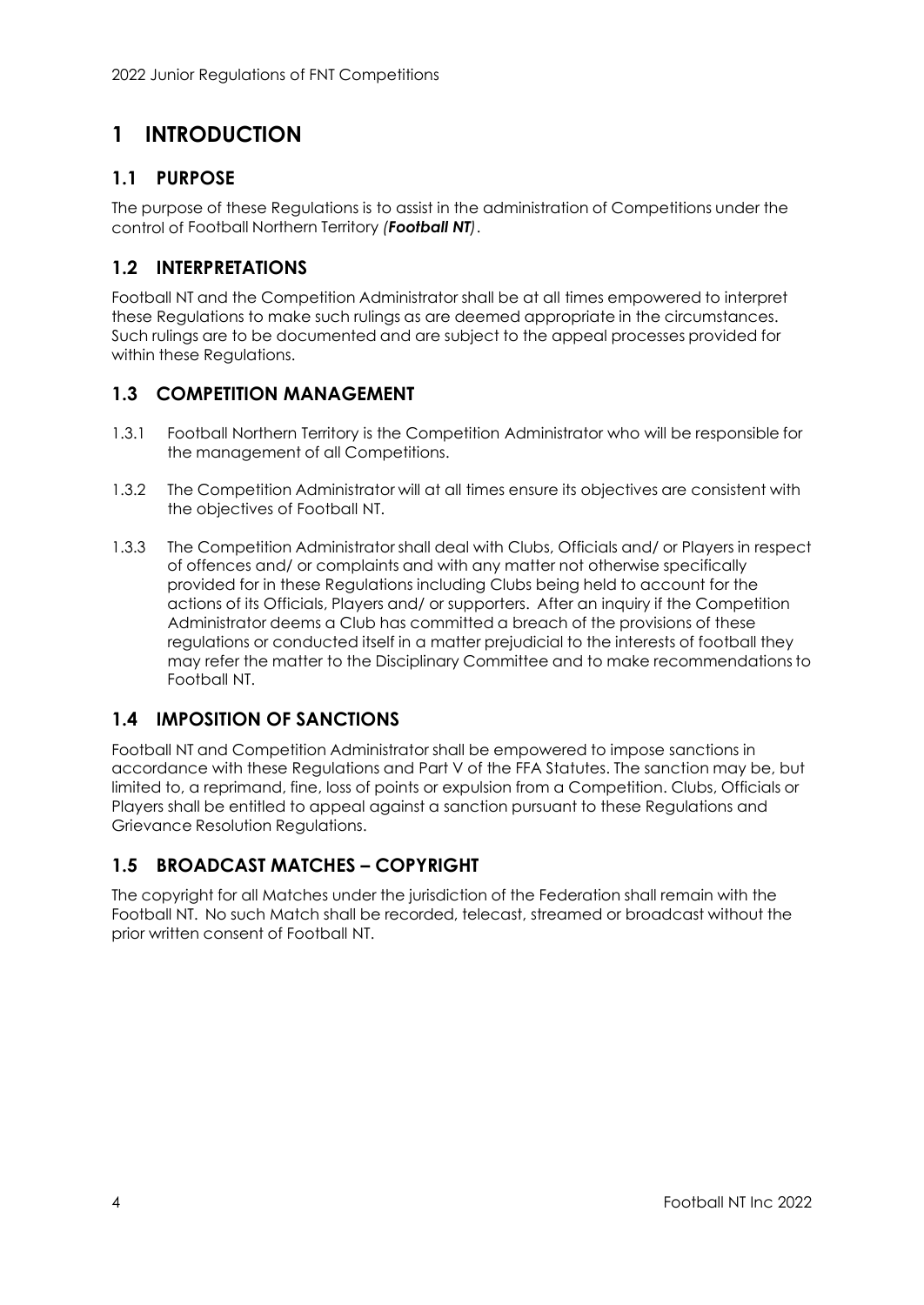# <span id="page-8-0"></span>**2 REGISTRATION OF PARTICIPANTS AND CLUBS**

# <span id="page-8-1"></span>**2.1 PLAYERS**

- 2.1.1 All Players must be registered in accordance with the National Registration Regulations.
- 2.1.2 For a registration to be deemed valid the Club Registrar must set the Player's status as being "Active" in PlayFootball.

# <span id="page-8-2"></span>**2.2 MATCH OFFICIALS**

All Match Officials must be registered in accordance with the National Registration Regulations.

# <span id="page-8-3"></span>**2.3 CLUB OFFICIALS AND TEAM OFFICIALS**

All Club Officials and Team Officials must be registered in PlayFootball.

# <span id="page-8-4"></span>**2.4 CLUBS**

- 2.4.1 Each Club must be registered with FFA in accordance with the National Registration Regulations, including:
	- a) by completing the Prescribed Form NRR 02 Application for Registration of Football Club located at [www.footballaustralia.com.au. Ta](http://www.footballaustralia.com.au/)b on About FFA then tab on Statutes and Regulations.
	- b) for a newly formed Club, completing and lodging this form to Football NT prior to the commencement of their inaugural Season.
- 2.4.2 For each new clubs:
	- a) All Club names must be approved by Football NT.
	- b) Every Club shall participate in the FFA NCAP accreditation process from 2019.
- 2.4.3 A Club must apply to the Competition Administrator for approval in order to enter a Competition under the jurisdiction of Football NT.
- 2.4.4 Each Club shall register its playing uniform with Football NT prior to the commencement of the Season. This shall include the shirt, shorts and socks. See Appendix B – Uniform Style Guide.
- 2.4.5 Junior Clubs/Junior teams are **not** required to nominate a "Home" and "Alternate" playing uniform.
- 2.4.6 Football NT may require a Club to lodge a bond to compete in Competitions. Any such bond is be required to be paid prior to any Team representing that Club participating in any Competition including pre-Season or friendly Matches.

# <span id="page-8-5"></span>**2.5 REGISTRATION PERIODS**

Junior Amateur Players can only be registered between 1 January and the last day of the regular Season.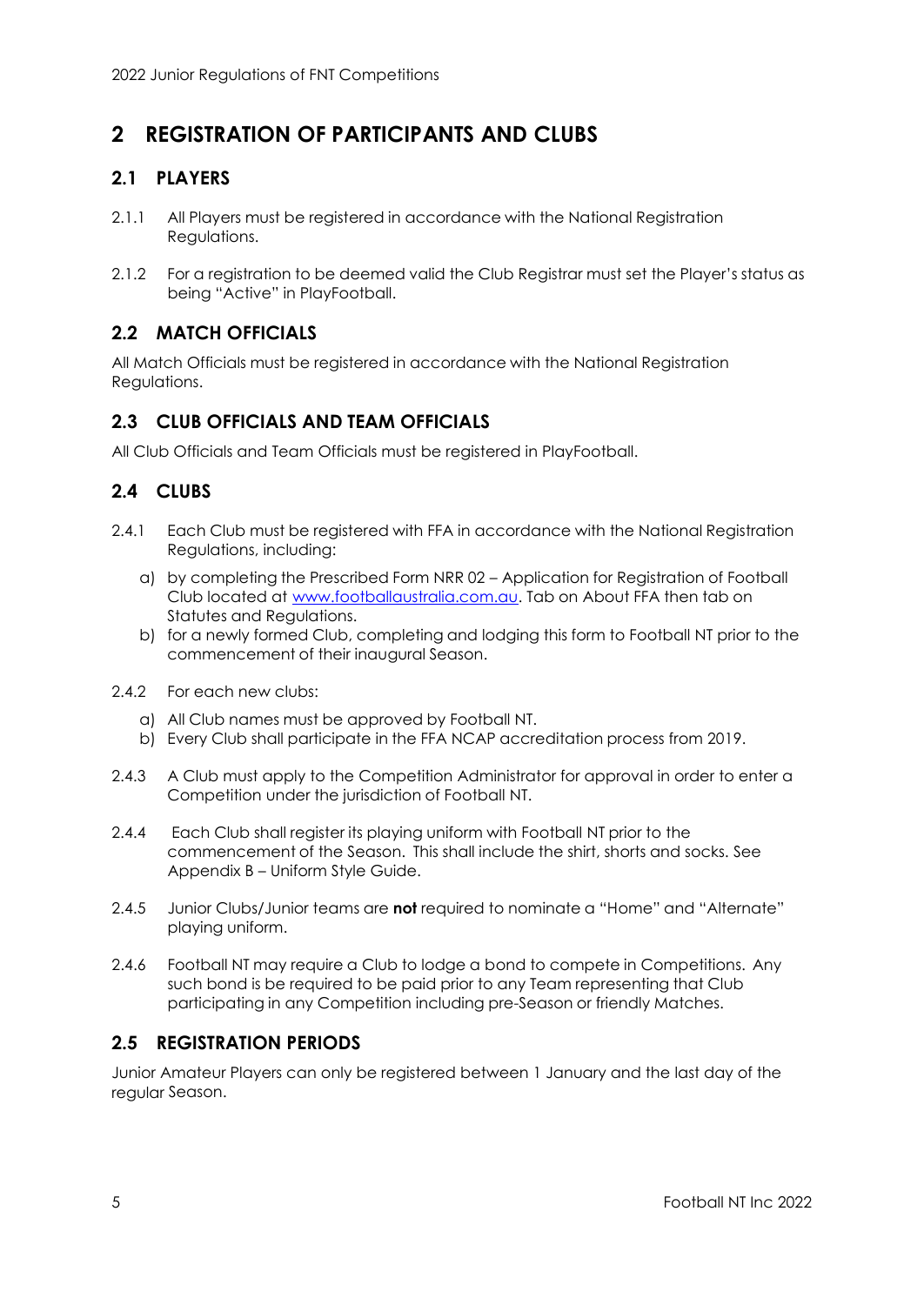# <span id="page-9-0"></span>**2.6 REGISTRATION DEADLINE**

A Player's registration must be made active by the Club via *Playfootball* at **least two (2)** working days before the scheduled match for that player to be eligible to play in the match.

# <span id="page-9-1"></span>**2.7 PRIORITY OF REGISTRATION**

- 2.7.1 A Player can only be registered with one Club at a time in accordance with the National Registration Regulations.
- 2.7.2 If a Player registers with more than one Club priority of registration shall be accorded to the Club that registered the Player in accordance with the National Registration Regulations.
- 2.7.3 A Club that knowingly induces a Player to sign an FFA registration form in the knowledge that the Player has already registered with another Club shall be fined \$300.
- 2.7.4 Football NT, at its discretion, may sanction a Player that is registered for more than one Club at any given time in the Season. Note: Dual Registration can exist between a Club and the National Training Centre program.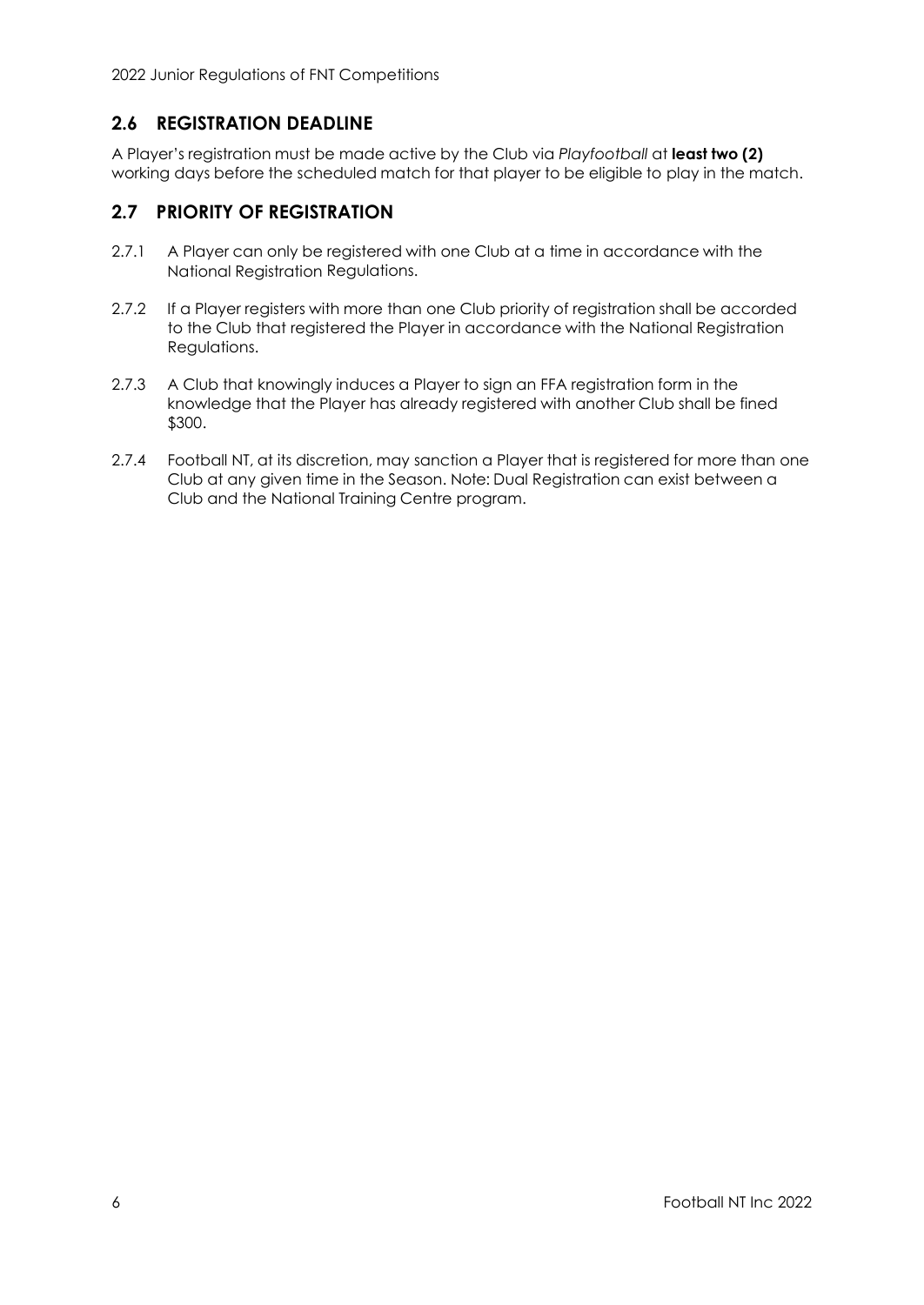# <span id="page-10-0"></span>**3 COMPETITIONS**

# <span id="page-10-1"></span>**3.1 COMPETITION STRUCTURE AND NOMINATIONS**

- 3.1.1 Football NT will conduct Competitions for Juniors and MiniRoos in consultation with the Clubs participating in the Competitions and based on the annual Team registrations for the relevant Competition Season.
- 3.1.2 Clubs are required to nominate Teams to be included into Competitions. The last date for Clubs to submit their nominations to the Competition Administrator is COB 21st February 2021.
- 3.1.3 Team Nominations' extension deadline will be 28<sup>th</sup> February 2021. Any requests to change after this date will incur a \$200 administration levy.



# <span id="page-10-2"></span>**3.2 REPRESENTATIVE, INTSTITUTE AND DEVELOPMENT SQUADS**

- 3.2.1 Institute and Development squads may apply to participate in a Competition. The Competition Administrator and the Federation shall allocate these Teams to the most appropriate Competition. Development squad teams in the Junior or Senior Competitions will play for points, and at the discretion of the Competition Administrator, may be eligible for their respective Final Series.
- 3.2.2 In the event of a Team having three (3) or more Players selected into a Representative Team, the Club has the right to apply to the Competition Administrator for deferment of a Match that is affected, or likely to be affected, by the selection of those Representative Players. Such requests are not subject to the minimum timeframes specified within Rule 3.4.
- 3.2.3 Decisions of the Competition Administrator under Rule 3.2 shall be binding and are non- appealable.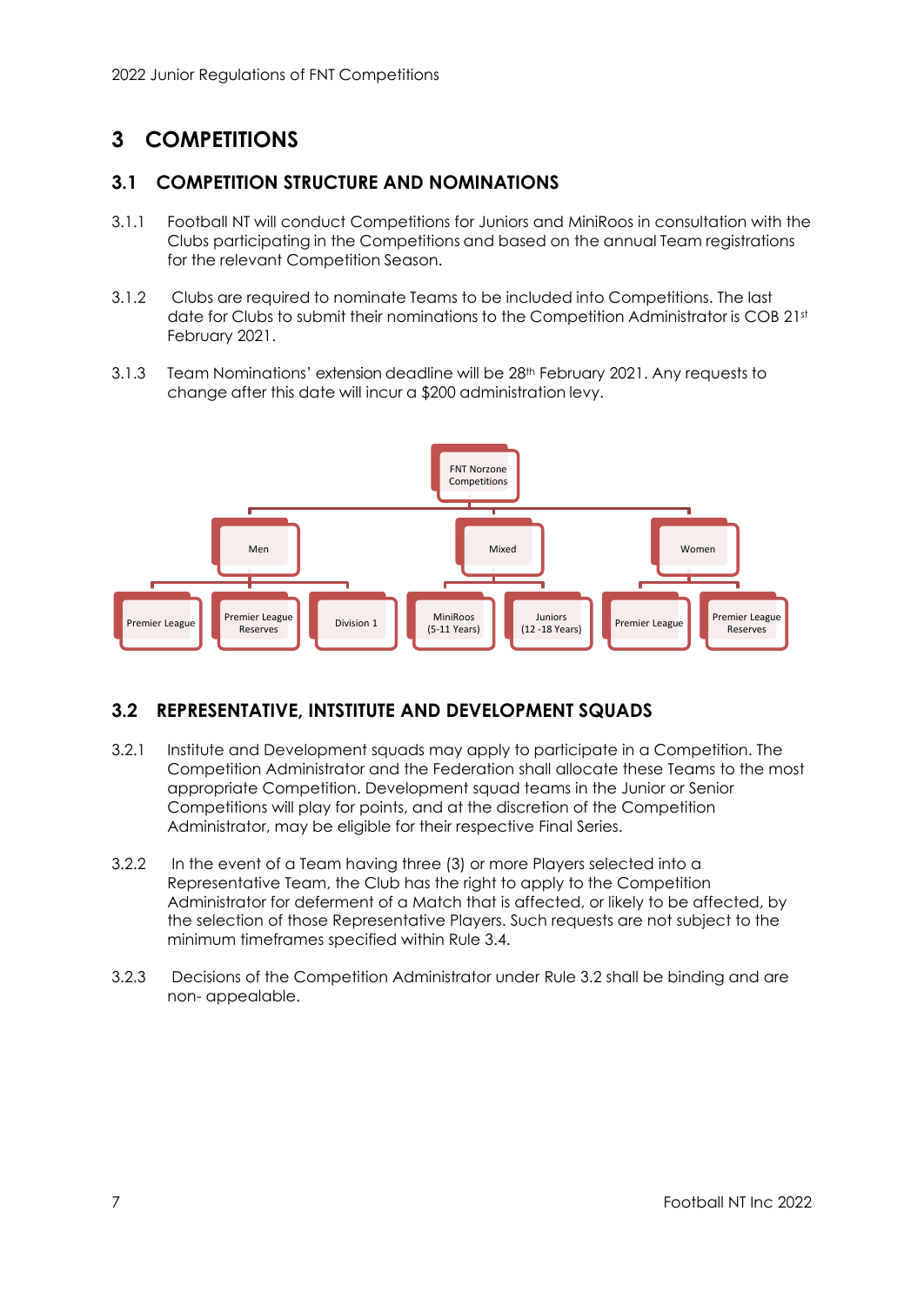# <span id="page-11-0"></span>**3.3 JUNIOR and MINIROOS COMPETITION**

3.3.1 The Junior Competition, NorZone 12s and Under to NorZone 16s and Under will be competition based. Teams will be placed into age divisions and a **minimum** of 14 rounds shall be scheduled for each division. Where sufficient team numbers exist, a girls' only competition shall be scheduled. A final series shall be scheduled for each competition (not Pool).

NorZone 12s and Under– Players born 2010 and 2011 NorZone 13s and Under - Players born 2009 and 2010 NorZone 14s and Under – Players born 2008 and 2009 NorZone 16s and Under – Players born 2006 and 2007

3.3.2 NorZone 6s and Under to NorZone 11s and Under are compulsory MiniRoos games for all teams. These are non-competition games.

NorZone 6s and Under – Players born 2016 and 2017 NorZone 7s and Under – Players born 2015 NorZone 8s and Under– Players born 2014 NorZone 9s and Under– Players born 2013 NorZone 10s and Under – Players born 2012 NorZone 11sand Under – Players born 2011

# <span id="page-11-1"></span>**3.4 ALTERATIONS TO DRAWS**

- 3.4.1 Once fixtures have been published, no changes may be made unless otherwise provided for in these rules. A club may request a fixture change if it can demonstrate exceptional circumstances, in writing, not less than four (4) weeks prior to the scheduled kick-off date.
- 3.4.2 This request may or may not be approved by FNT at its discretion.
- 3.4.3 Any request for a fixture change must be accompanied by written consent from the opposition club.
- 3.4.4 Failure to comply with 3.4.3 may result in the request being rejected outright without further consideration.
- 3.4.5 The Competition Administrator shall determine the date, time and venue for any rescheduled Match to be played. The Club that requested the re-scheduling of the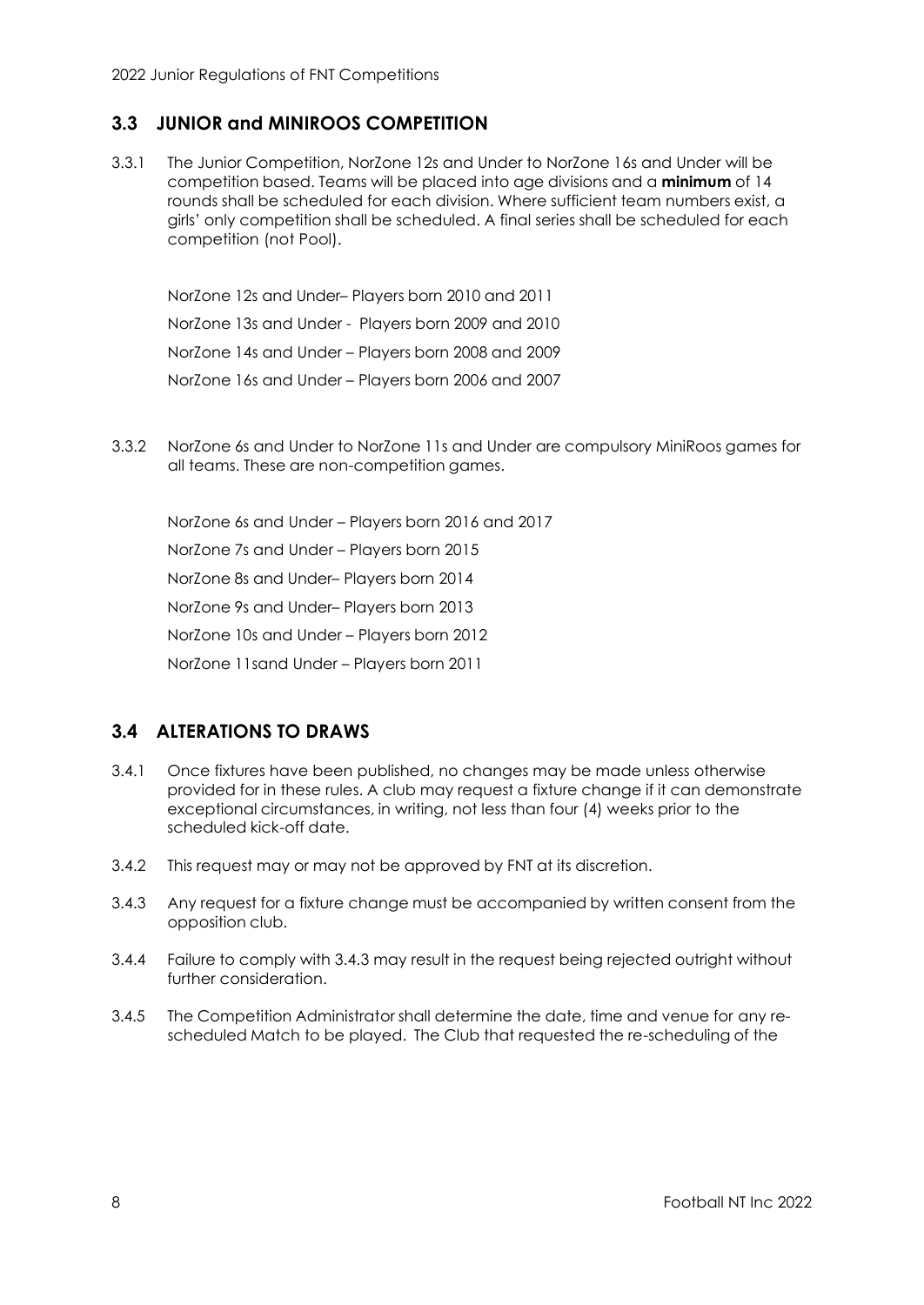Match shall meet any and all costs incurred as a result of the re-scheduling of the Match.

- 3.4.6 All rescheduled Matches **must** be played prior to the last Competition round of the regular Season.
- 3.4.7 Decisions of the Competition Administrator under Rule 3.4 shall be binding and nonappealable.

#### <span id="page-12-0"></span>**3.5 REPRESENTATIVE PLAYERS**

- 3.5.1 In the event of a Team having three (3) or more Players selected in a Football NT Representative Team, the Club shall have the right to apply to the Competition Administrator for a deferment of Match(es) affected, or likely to be affected, by the selection of those Players. Such requests are not subject to the minimum timeframes specified in Rule 3.4.
- 3.5.2 Decisions of the Competition Administrator under Rule 3.5 shall be binding and nonappealable.

# <span id="page-12-1"></span>**3.6 POSTPONED MATCHES**

- 3.6.1 In the event of a Match not being played due to weather or other causes over which neither Team has any control, or in the event of a Match ordered to be replayed, the Match shall be played as determined by the Competition Administrator.
- 3.6.2 The Competition Administrator shall notify the Clubs within five (5) days of the postponement and shall provide a minimum three (3) days' notice of the time and venue of the postponed Match.
- 3.6.3 All postponed Matches shall be played prior to the last Competition round of the regular Season.
- 3.6.4 Decisions of the Competition Administrator under Rule 3.6 shall be binding and nonappealable.

# <span id="page-12-2"></span>**3.7 TEAMS WITHDRAWING OR EXPELLED FROM COMPETITIONS**

- 3.7.1 For the purpose of this Rule the term "removed" shall include a Team that has withdrawn or been expelled from a Competition.
- 3.7.2 If a Team is removed from a Competition on or **before** the point of the Season at which all Teams have played each other once a "bye" will be inserted to replace the removed Team in the fixture list, and all points along with goals scored (for & against) that Team will be erased. Any Player votes gained in Matches involving the removed Team **will be erased**.
- 3.7.3 If a Team is removed **after** the point of the Season at which all Teams have played each other once a "bye" will be inserted to replace the removed Team in the fixture, and:
	- a) all points along with goals scored for & against that Team **will be erased** after the point of the Season at which all Teams have played each other once.
	- b) all points along with goals scored (for & against) that Team after the point of the season at which all Teams have played each other once **will also be erased**.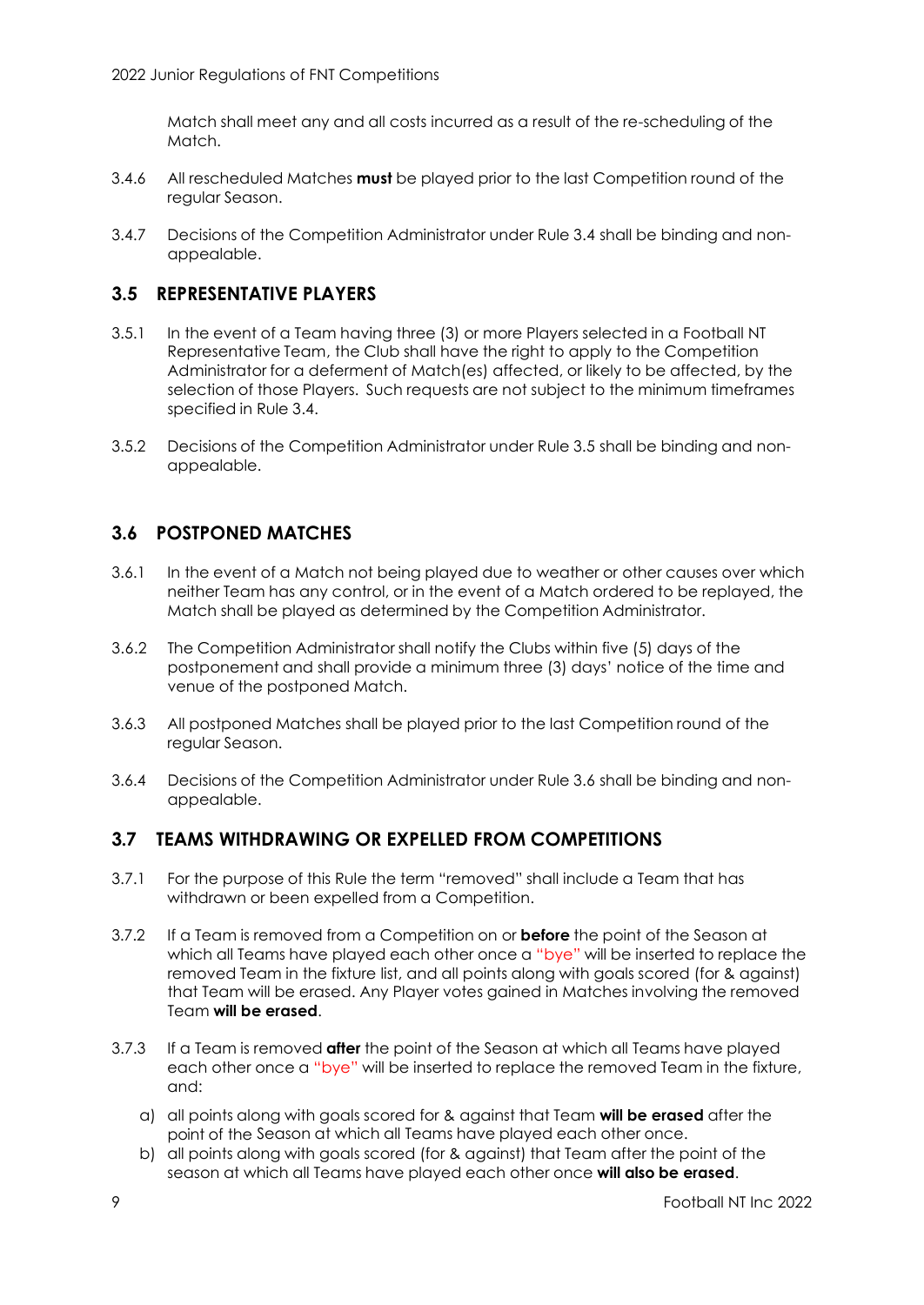# <span id="page-13-0"></span>**3.8 MATCH POINTS**

3.8.1 In all Junior Competition, NorZone 12's and Under to NorZone 18's and Under, fixtures where points are accrued Match points will be awarded as follows:

| Win              | 3 points |
|------------------|----------|
| Draw             | 1 point  |
| Loss             | 0 points |
| <b>Bye</b>       | 0 points |
| <b>No Result</b> | 0 points |

- 3.8.2 The Competition Administrator reserves the right to record any fixture as a "No Result".
- 3.8.3 The Team with the greatest number of points at the end of the Regular Season shall be declared "Premiers".
- 3.8.4 If two (2) or more Teams are level on points at the end of the Regular Season the following criteria shall be applied, in order, until one of the Teams can be determined as the higher ranked:
	- a) highest goal difference;
	- b) lowest number of red cards accumulated;
	- c) lowest number of yellow cards accumulated;
	- d) highest number of goals scored;
	- e) highest number of points accumulated in Matches between the Teams concerned;
	- f) highest goal difference in Matches between the Teams concerned;
	- g) highest number of goals scored in Matches between the Teams concerned;
	- h) toss of a coin.
- 3.8.5 Norzone 6's and Under to NorZone 11's and Under there are no points awarded as these games are non-competitive. There are no tables for these groups.

### <span id="page-13-1"></span>**3.9 FINALS SERIES FOR JUNIOR COMPETITIONS**

- 3.9.1 To be eligible to play for a Team in the final series a Player must have played a minimum of five (5) Matches for that Team during the current Season.
- 3.9.2 Cup Matches are not included when determining the number of Matches played.
- 3.9.3 A Player can qualify for Two (2) final series. Once a Player has registered in that Competition they can play in that Competition's final series. Players are also eligible to play in the final series directly above their registered age group. (e.g. NorZone 14's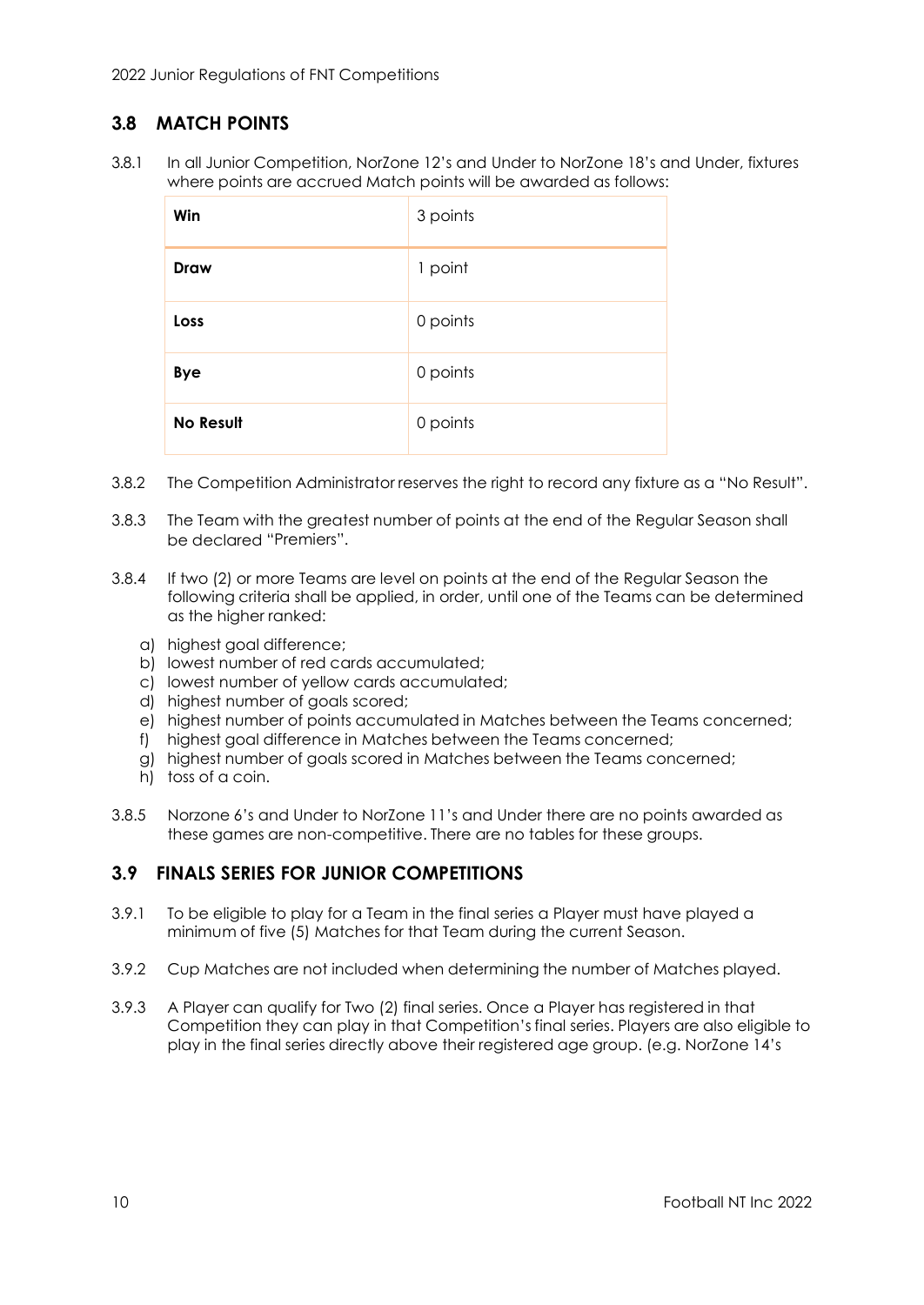and Under can also play in NorZone 16's and Under as long as they eligible by rule 3.9.1.

- 3.9.4 Should a Team eligible for the final series be unable to participate then the Competition Administrator may replace that Team with the next best placed Team from the same Competition.
- 3.9.5 Teams that placed third and fourth shall play in the Minor Semi-Final;
- 3.9.6 Teams that placed first and second shall play in the Major Semi-Final with the winning Team proceeding directly to the Grand Final;
- 3.9.7 The losing Team in the Qualifying Final and the winner of the Minor Semi-Final shall play in the Preliminary Final.
- 3.9.8 The winner of the Preliminary Final plays the winner of the Qualifying Final in the Grand Final.
- 3.9.9 The winner of the Grand Final shall be the "Champion".
- 3.9.10 If scores remain level at the conclusion of normal playing time, there is no extra time and the winner shall be determined by penalty kicks in accordance with Laws of the Game.
- 3.9.11 It is the responsibility of each Club to ensure the eligibility of its Players in accordance with these rules.

# <span id="page-14-0"></span>**3.10 VENUES**

The Federation, in consultation with Clubs, shall have the power to determine venues for all Competitions.

# <span id="page-14-1"></span>**4 MATCH DAY**

### <span id="page-14-2"></span>**4.1 AGE ELIGIBILITY**

- 4.1.1 All players must be eligible as at the 1st of January to play in a junior competition, for example a player who is 11 as of the 1st of January, may play 12s and Under, but a player who is 12 as of the 1st of January cannot.
- 4.1.2 A MiniRoos Player must start the season in the competition according to their date of birth and is eligible to play up in the next age group only. A MiniRoos Player who would like to play two (2) years above their age group will required to be assessed by the FNT Technical Director.
- 4.1.3 Player assessments are not required for the following;
	- a) A Junior Player born 2010 can register in the NorZone 12s and Under or NorZone 13s and Under
	- b) A Junior Player born 2009 can register in the NorZone 13s and Under or Norzone 14s and Under
	- c) A Junior Player born 2008 can register in the NorZone 14s and Under, NorZone 16s and Under
	- d) A junior player born 2006 or 2007 can register for the NorZone 16s and Under, and Seniors (Men's Premier League, Reserves and All-Age).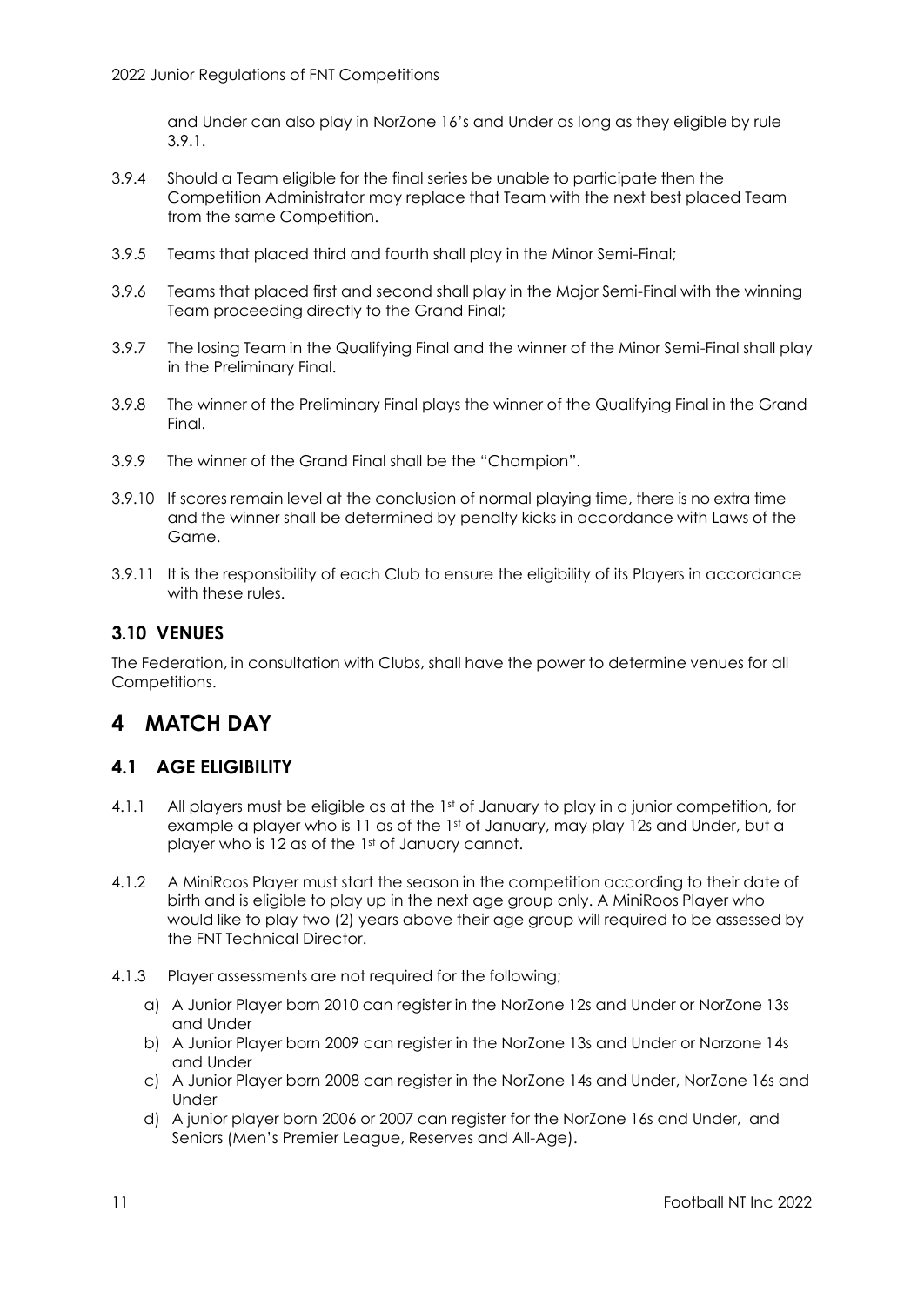- e) An assessment by FNT Technical Director is required for (male) players born in 2007 or any year below this, and for female players born in 2009 or any year below this.
- 4.1.4 Player assessments are required for the following;
	- a) A Junior Player wishing to play 2 years or over above their age (year of birth).
	- b) A Junior Player wishing to play down an age group.
	- c) A (Junior or MiniRoos) player with a disability can play down two (2) years below their date of birth with an assessment upon request.
- 4.1.5 Female players are permitted to be registered to the age group below their birth year in a dual gender team. After assessment overage female players would be able to play in the 13s and Under sole gender competition.

# <span id="page-15-0"></span>**4.2 PLAYER ELIGIBILITY**

- 4.2.1 A Player is only eligible to play in a Match for a Club once they:
	- a) have been registered in accordance with the National Registration Regulations;
	- b) has paid their full registration fee plus all outstanding moneys owed to the Football NT and Competition Administrator or a Member Club;
	- c) are not subject to a suspension;
	- d) meet the applicable Competitions age group and gender guidelines; and
	- e) meet Competition requirements for finals series where applicable.
- 4.2.2 It is the responsibility of each Club to ensure the eligibility of its Players in accordance with these Regulations.
- 4.2.3 A MiniRoos Player can play in the same age group if the club has two (2) teams in that division or up an age group as a fill-in but cannot play down an age group as a fill-in.
- 4.2.4 Where a Club has more than one Team in the same Junior Competition Age Group the club must nominate which Players play for each Team. Players are eligible to play up for their Junior club but not eligible to play for the other team in the same division or a lower division. If a club needs to transfer a player between teams they have in the same division an email to the Competition Administrator is required stating the reason for the transfer. Once approved the player may change teams. Players can only transfer **once** in a season.
- 4.2.5 If there is a dispute about the eligibility of any Player, the Match Official shall note the details on the Team Sheet and submit the Team Sheet to the Competition Administrator.
- 4.2.6 Any Club that wishes to lodge an official protest regarding the eligibility of a Player shall do so in accordance with these Rules.
- 4.2.7 Any Club found to have played an ineligible Player shall be fined \$150 and the Match shall be awarded to the opposing Team with a score of 3-0 or the actual score of the Match whichever is the greater.
- 4.2.8 Any Club found to have knowingly or willfully engaged in the "Ring-In" of a Player or Players in any Match shall be fined \$250 and the Match shall be awarded to the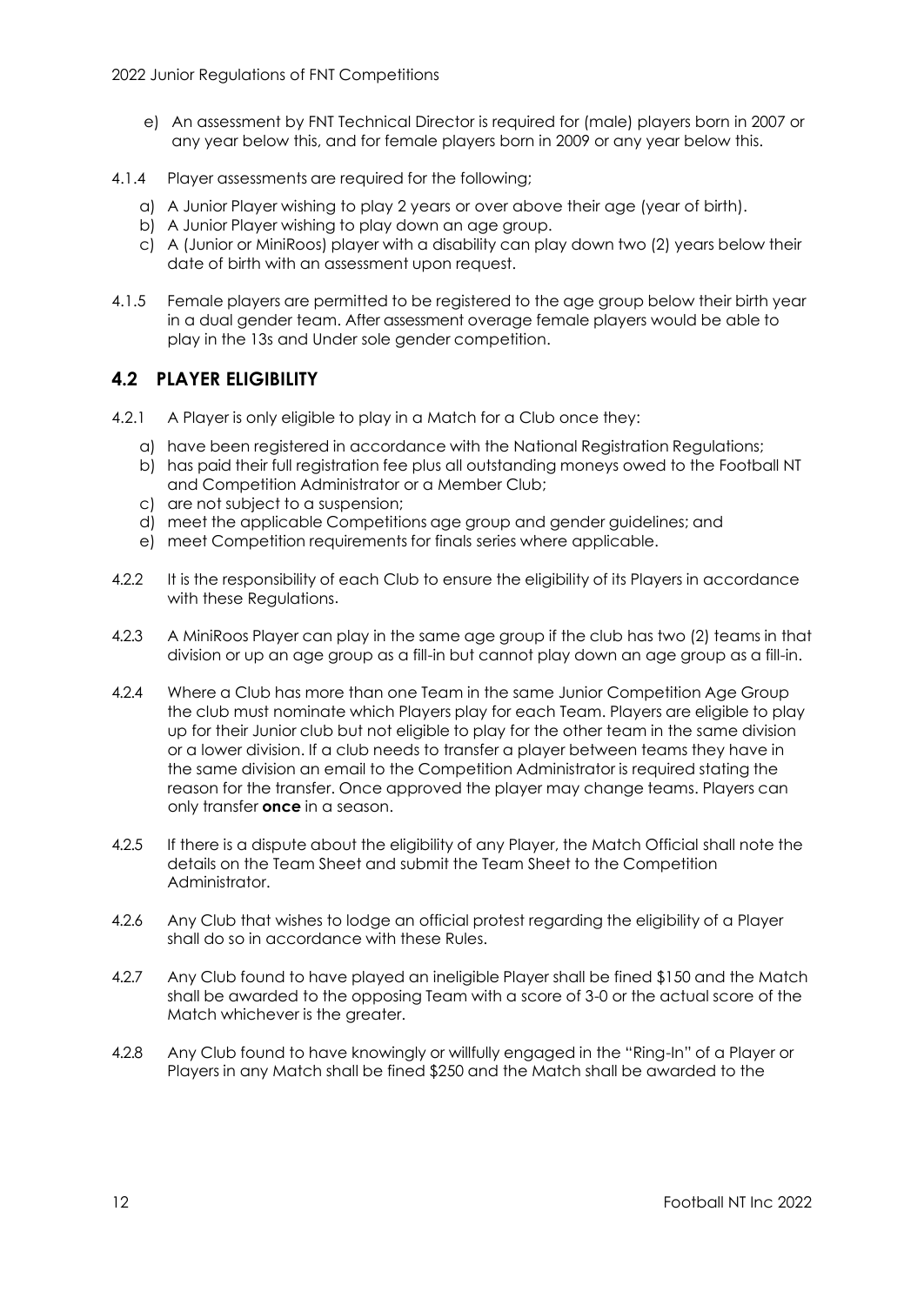opposing Team with a 3-0 score or the actual score of the Match whichever is the greater. The Club may also be cited to appear before the Disciplinary Committee.

4.2.9 Repeat offenders may incur additional sanctions as determined by the Competition Administrator at their discretion.

# <span id="page-16-0"></span>**4.3 DETERMINATION OF MATCHES PLAYED**

Only Players who are recorded onto the official match card may take to the field of play during a Match. Players listed on an official match card shall be deemed to have **actually participated** when calculating the number of qualifying Matches played. The official Team Sheet shall be the sole record and determinant of Matches played.

# <span id="page-16-1"></span>**4.4 NUMBER OF PLAYERS**

- 4.4.1 A Competition Match may not start if either Team consists of fewer than seven (7) Players.
- 4.4.2 A Competition Match may not continue if either Team has fewer seven (7) Players.
- 4.4.3 If a Match has commenced and is subsequently abandoned due to a Team being reduced to fewer than seven (7) Players, then the offending Team shall be deemed to have forfeited the Match and shall be sanctioned in accordance with Rule 4.12.

# <span id="page-16-2"></span>**4.5 DURATION OF MATCHES**

The duration of all Matches shall be as specified in Appendix A unless otherwise specified in the playing conditions of the Competition.

# <span id="page-16-3"></span>**4.6 FAILURE TO PLAY A MATCH**

- 4.6.1 Any Team who without just cause fails to play a Match at the appointed date and time shall be deemed to have forfeited the Match.
- 4.6.2 Any Team who has forfeited three (3) consecutive Matches shall be asked to show cause as to why they should not be suspended or expelled from the Competition.

### <span id="page-16-4"></span>**4.7 ABANDONED MATCHES**

- 4.7.1 Matches in any Competition including final series may only be abandoned by a decision of the Match Official.
- 4.7.2 A Team, or members thereof, or supporters of the team who due to their conduct, cause a Match to be abandoned shall be deemed to have forfeited the Match.
- 4.7.3 If both Teams are responsible for conduct that leads to the abandonment of a Match then the Match shall be deemed a "no contest" and no points shall be awarded to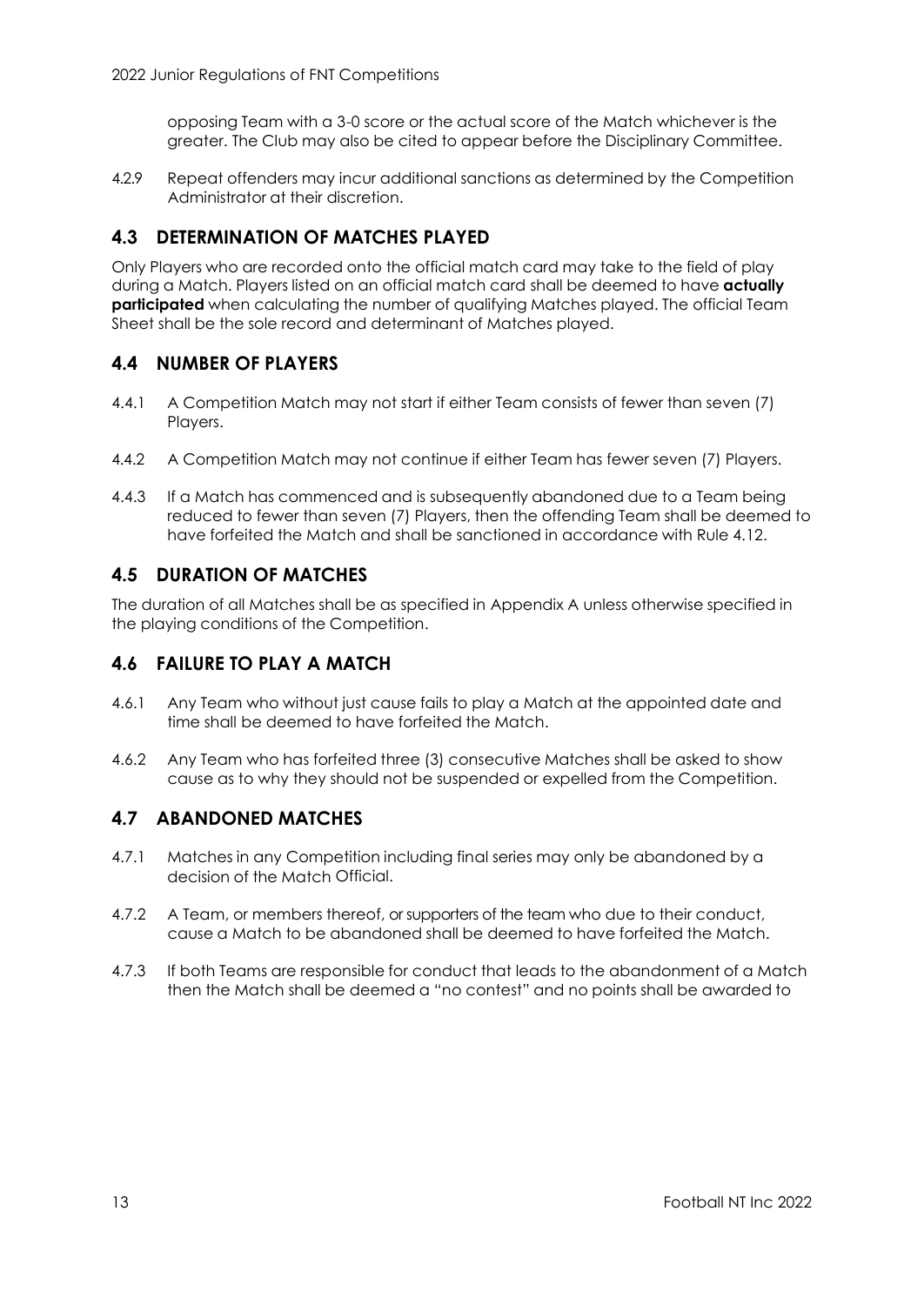either Teams or Player points gained from the Match. Additional sanctions may also be imposed.

- 4.7.4 If a Match has been abandoned, then Match reports are required to be submitted to the Competition Administrator by Match Officials and Team officials by 5.00pm of the second business day following the Match.
- 4.7.5 If eighty percent or more of normal time of a Match has been played then the score at the time of abandonment will stand. (Note: Normal time does not include halftime or time added.)
- 4.7.6 If less than eighty percent of normal time of a Match has been played before the time of abandonment, then the Match will be replayed in full at a time and venue to be determined by the Competition Administrator.

### <span id="page-17-0"></span>**4.8 TEAM SHEETS**

- 4.8.1 Each Team shall complete a Team Sheet to the match Referee prior to the commencement of the Match.
- 4.8.2 Teams in MiniRoos and Junior Competitions shall use the 'Team Sheet' format prescribed by the Competition Administrator.
- 4.8.3 Players **cannot** be added to the Team Card after the commencement of a Competitive Match.
- 4.8.4 The Team Sheet shall contain:
	- a) The first name and surname of all Players taking part in the Match including substitutes and with the captain being marked with a capital C;
	- b) The Player's shirt number;
	- c) The first name and surname of the Team Coach and Manager.
- 4.8.5 The maximum number of Players that can be listed per Team on a Team Card is specified in Appendix A.
- 4.8.6 The numbers on the back of shirts shall correspond with the numbers on a Team Card and any change to that number may only be done with approval of the match Referee.
- 4.8.7 The only Players entitled to play in any Match are those registered Players who are listed on the Team Card at the commencement of the Match.
- 4.8.8 Teams that play a Player contrary to this Rule shall be deemed to have played an ineligible Player.
- 4.8.9 The completed Team sheet shall be uploaded onto Sports TG before the scheduled kick-off in accordance with the schedule outlined in Appendix A. Clubs found to be in breach of this rule shall be fined \$50 per offence after the first offence.
- 4.8.10 At the conclusion of the Match the Referee shall note the scores at half time and full time, the goal scorers, any disciplinary action then sign the Team Card and lodge it with the Competition Administrator by 9am on the next business day. In the event a referee is not appointed for a match; team officials for both teams are responsible for compliance of this rule. A copy of the team sheet must be sent to the Competitions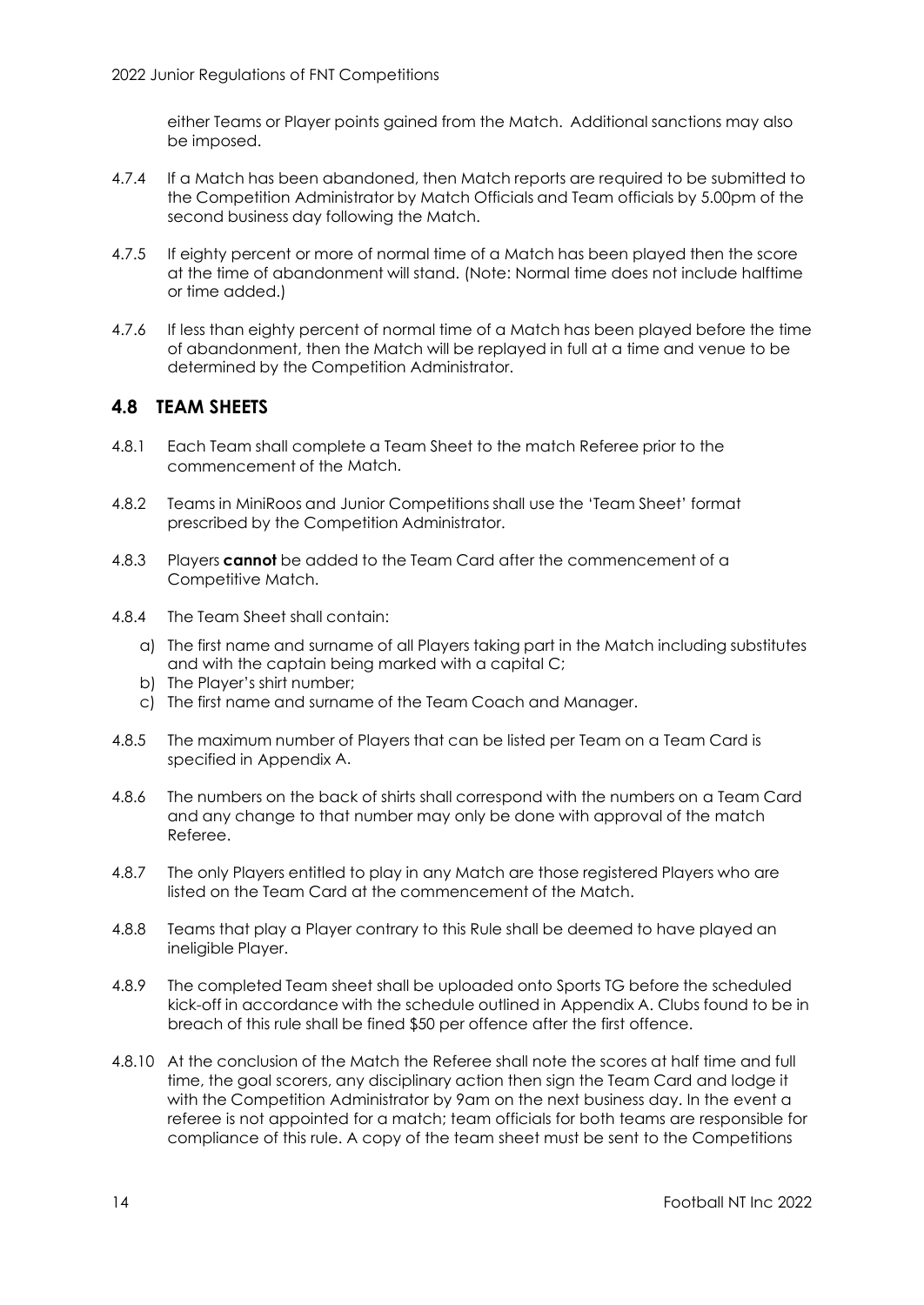Administrator by 9am next business day. Clubs found to be in breach of this rule shall be fined \$100.00

4.8.11 When a Player has been cautioned or sent off the Referee shall note on the Team Card the appropriate offence code for which the Player was cautioned or sent off. The Referee must submit an Incident Report for the send-off offence to the Competition Administrator in accordance with Rule 4.15. by 9.00am on the next business day.

# <span id="page-18-0"></span>**4.9 MATCH BALLS**

The Home Team shall provide the Match Officials with three (3) Match ball(s) or approved equivalent in accordance with Appendix A. Clubs found to be in breach shall be fined \$50 per offence after the first offence.

# <span id="page-18-1"></span>**4.10 MATCH OFFICIALS**

4.10.1 FFA accredited Match Officials shall be supplied wherever possible and subject to available numbers as follows:

| Junior Matches | One Centre Referee, two Assistant Referees |
|----------------|--------------------------------------------|
|----------------|--------------------------------------------|

- 4.10.2 Teams are obliged to play Matches regardless when FFA accredited Match Officials are not present to officiate. All matches shall commence no later than ten (10) minutes after the scheduled kick-off time.
- 4.10.3 In the event no accredited Match Official is present to officiate a Match, both teams shall appoint a Referee to take charge of the Match. This shall take place within five (5) minutes of the scheduled kick-off time.
- 4.10.4 In circumstances where an Assistant Referee has not been appointed, each Team must provide a Club Assistant Referee to assist the Referee as follows:
- 4.10.5 a) If one Assistant Referee has not been appointed the Home Team shall provide an Assistant Referee.
- 4.10.6 b) If two Assistant Referees have not been appointed both the Home and Away Teams shall provide one Assistant Referee each. Where a non-accredited Centre Referee determines that Assistant Referees are required for the match to proceed, it is the responsibility of each participating team to provide one Assistant Referee within five (5) minutes of receiving this request.
- 4.10.7 In the event that the Home Team fails to provide a Match Official(s) in accordance with this Rule or refuses to participate in any Match in accordance with this Rule, the Home Team shall be deemed to have forfeited the Match and in addition shall have two (2) competition points deducted.
- 4.10.8 In the event that both Teams fail to provide a Match Official(s) or refuse to participate in any Match in accordance with this Rule, the Competition Administrator shall award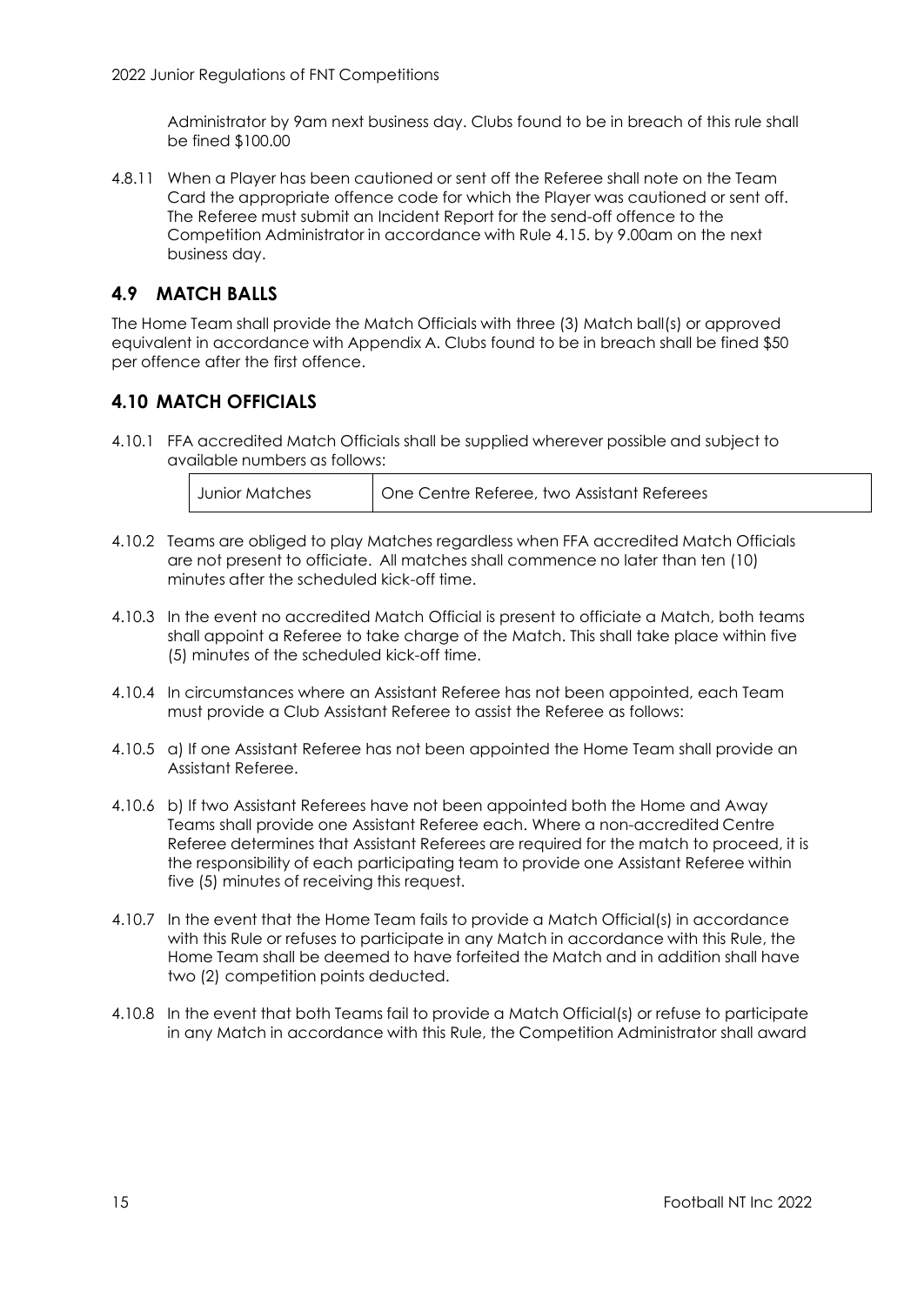a no result and in addition both Teams shall have two (2) competition points deducted.

# <span id="page-19-0"></span>**4.11 FORFEITS**

- 4.11.1 Where a Match has been declared a forfeit the Match shall be recorded as a win to the opposing Team with a score of 3-0.
- 4.11.2 Any Team deciding to forfeit a scheduled Match shall inform the Competition Administrator in writing by 1.00 pm of the Wednesday prior to a weekend fixture or no later than 2 working days prior to the scheduled kick-off time of a weekday fixture.
- 4.11.3 A Team failing to notify the Competition Administrator within the required time shall have one (1) competition point deducted.
- 4.11.4 A Team not ready to commence a Match within ten (10) minutes of the scheduled kick-off time the Team shall be deemed to have forfeited the Match and shall have one (1) competition point deducted.
- 4.11.5 Where a Team has fewer than the minimum number of Players required for a Match the Match shall be awarded to the opposing Team with a score of 3-0 or the actual score of the Match whichever is the greater.
- 4.11.6 Where a Match is forfeited under this Rule any officially appointed Match Officials shall be entitled to the Match fees (if the forfeit is on match day) normally payable and these fees shall be paid by the Team that forfeits the Match.

# <span id="page-19-1"></span>**4.12 TECHNICAL AREA**

The following rules will be enforced where technical areas are provided at venues.

- 4.12.1 Players and Officials are subject to FIFA Laws of the Game whilst sitting on the team bench or being in the technical area or the allocated area defined by the Duty Club. Only Teams' Officials and players on the Team Sheets may sit on the Team Bench.
- 4.12.2 A maximum of eight (8) persons comprising five (5) Players and three (3) Team Officials are entitled to sit on the team bench or be in the technical area during any Match or the allocated area defined by the Duty Club.
- 4.12.3 Players and Team Officials are always to remain seated during a Match, whilst in the Team technical area, with only one (1) Team Official allowed to stand within the Team technical area to relay instructions. All Players and Team Officials must be suitably attired when present within the Team technical area. All Players must wear their Club's playing kit and boots whilst all Team Officials must wear closed shoes, shorts, their Club polo shirt and must put on FNT Provided Accredited identification as a minimum acceptable standard. Thongs, sandals or work boots will not be recognized as meeting the minimum acceptable standard. Bare feet are strictly prohibited at any time throughout a Match. Clubs that fail to comply with this rule shall be in breach and shall be fined \$150 per offence and other sanctions may apply.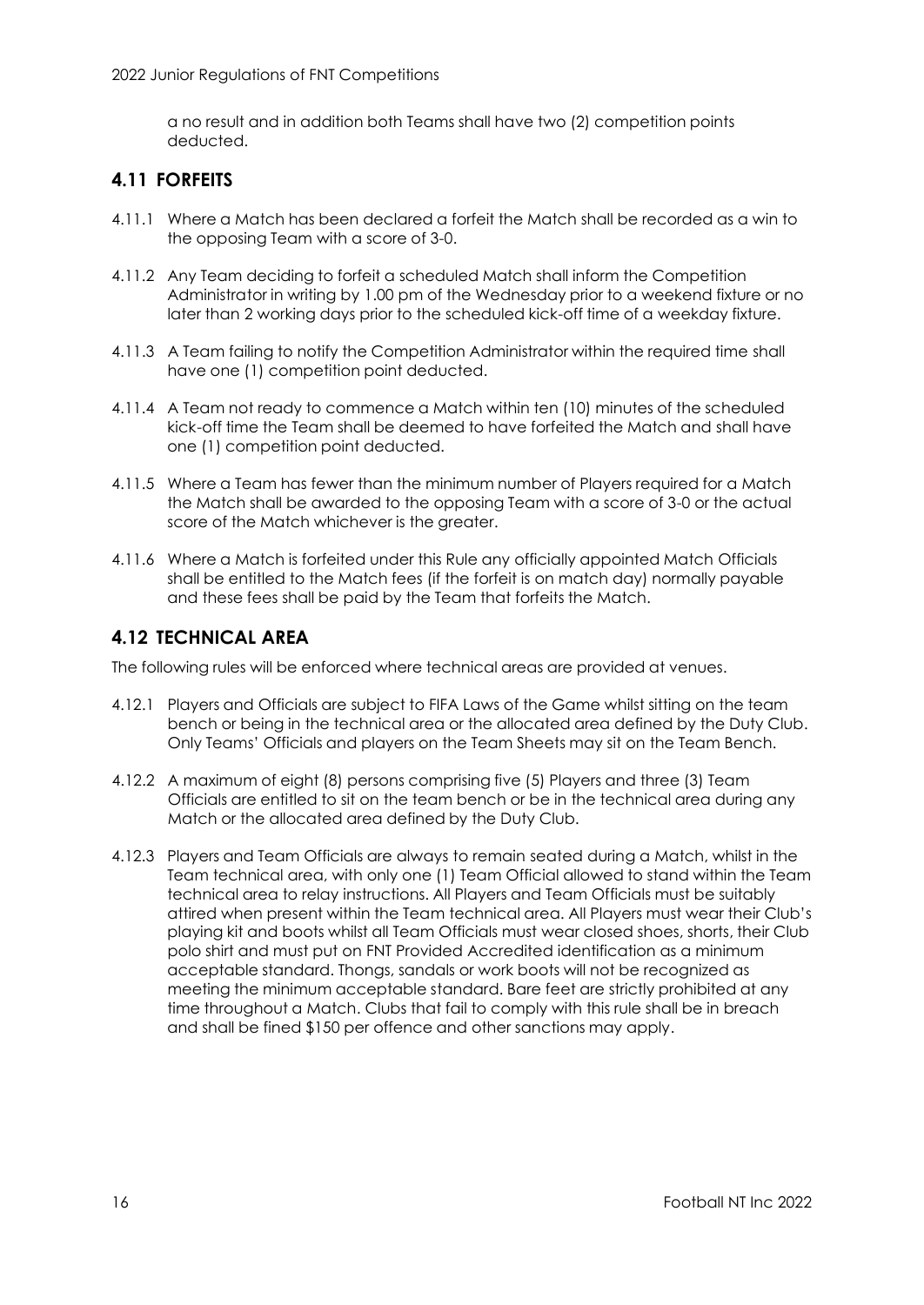- 4.12.4 Team Officials that are not listed on the Team Sheet are not permitted to sit in the technical area.
- 4.12.5 Players and Officials within the technical or the allocated area as set but the Duty Club shall behave in a responsible manner and not used offensive, insulting or abusive language and/or gestures at any time.
- 4.12.6 Clubs found to be in breach are fined \$150 per offence in addition to any other sanctions. Any Official that is shown a caution (yellow card) or expelled from the field of play, technical area or its surrounds will incur a mandatory match suspension and any additional suspension in accordance with the Disciplinary Regulations.

# <span id="page-20-0"></span>**4.13 INTERCHANGE AND SUBSTITUTIONS**

- 4.13.1 All interchange or substitute Players must be named on the Team Sheet and shall sit on the Team bench with a neutral coloured vest within the designated technical area throughout the Match.
- 4.13.2 All substitutes or interchanges are to be made known to the assistant Referee or fourth official who will then notify the Referee of the proposed substitution or interchange.
- 4.13.3 All substitutions or interchanges in competitive Competitions are at the discretion of the Referee and shall take place at the halfway line when play has stopped.
- 4.13.4 The number of and process for interchange and substitutions are outlined in Appendix A.

# <span id="page-20-1"></span>**4.14 MATCH REPORTS**

- 4.14.1 Match reports must be submitted to the Competition Administrator by 9.00am of the 2nd business day following the Match for which the report is being lodged.
- 4.14.2 Football NT will provide blank Match reports to Duty Clubs including: Send Off reports for Match Officials Incident reports for Match Officials

# <span id="page-20-2"></span>**5 DISCIPLINE**

The FA National Disciplinary Regulations, and FNT Disciplinary Regulations shall apply to any infringement of the Laws of the Game by any Player or Official. The Club will be responsible for any fine to their registered Player or Team Official in accordance with Regulation 5.

# <span id="page-20-3"></span>**5.1 Sanctions**

The following sanctions shall be imposed as a result of Players accumulating cautions during a Season in a Junior Competition:

| Fourth (5 <sup>th</sup> ) Caution | One (1) match Suspension                                                                                              |
|-----------------------------------|-----------------------------------------------------------------------------------------------------------------------|
| Sixth (7 <sup>th</sup> ) Caution  | Two (2) match Suspension                                                                                              |
| Eighth (9th) Caution              | Four (4) match Suspension                                                                                             |
| Ninth (9th) Caution               | The player shall be cited to appear before the<br>Disciplinary Committee and shall be suspended<br>until that happens |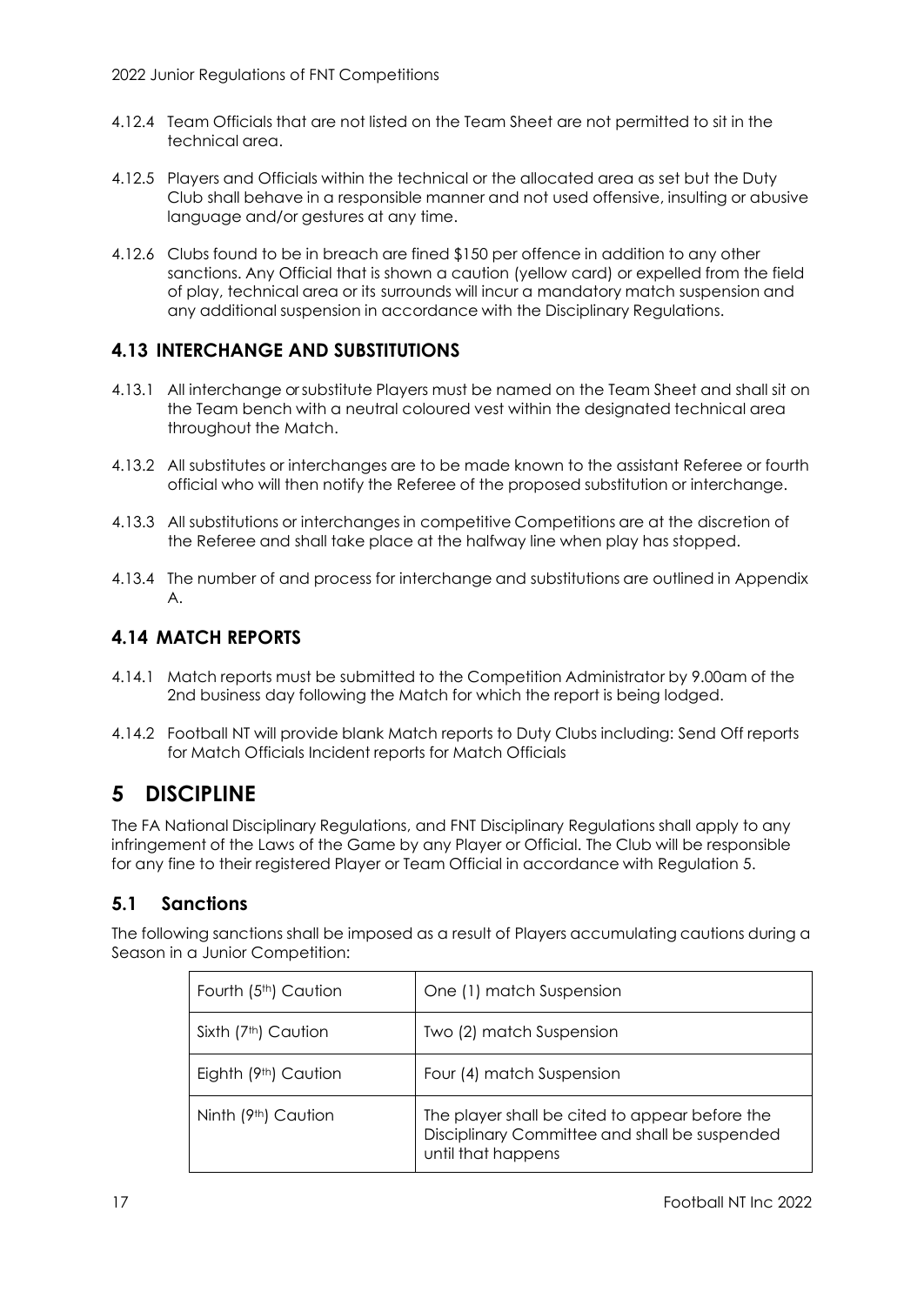#### 2022 Junior Regulations of FNT Competitions

For the purpose of this Rule cautions shall accumulate across all divisions including Cup Matches and the automatic suspensions specified are binding and non-appealable.

- 5.1.1 If a Player receives two yellow cards during the same Match and therefore receives a red card, the two yellow cards are expunged from the Player's record.
- 5.1.2 If a Player receives a yellow card then a direct red card in the same match, the yellow card will not be expunged and will be counted in the Player's accumulation of yellow cards.
- 5.1.3 The Competition Administrator shall advise the Player's Club by 5pm of the second business day after the receipt of the Team Sheet for the Match where a Player has incurred a sanction under Rule 5.1.1.
- 5.1.4 The Player must serve the suspension within the Competition they received the caution and remains suspended from all Competitions until the suspension is served (for example if a Player receives their fourth caution in the Junior Competition the Player must serve the suspension in the next Junior Competition Match and not any other Competition). Whilst suspended the player cannot play in any competition.
- 5.1.5 Accumulated cautions shall not carry over from the regular Season Competition into final series or promotion/relegation Matches.
- 5.1.6 If a Player registers with another Club participating in a Competition during a Season:
	- a) Cautions are transferred with the Player for the purpose of Rule 5.1.1
	- b) Cautions are retained by the Club to which the Player was registered when the caution was received for the purpose of Rule 5.1.9.
- 5.1.7 Loss of Competition Points as a Result of accumulated Yellow Cards
	- a) Teams shall have Competition points deducted as a result of accumulating cautions during the regular Season.
	- b) The number of cautions that leads to the initial loss of Competition points shall be determined by taking the number of rounds in the regular Season and multiplying that number by two (2). This shall be known as the "Team Caution Limit". For example, if there are fifteen (15) rounds of Matches then the Team Caution Limit shall be thirty (30).
	- c) When a Team has accumulated the number of cautions that equal the Team Caution Limit one (1) Competition point shall be deducted.
	- d) One (1) Competition point shall be deducted for every additional ten (10) cautions accumulated by a Team in excess of the Team Caution Limit during the remainder of the Competition Season.

# <span id="page-21-0"></span>**5.2 Red Cards**

5.2.1 Where a Player is sent off (issued a red card) in a Match, they are deemed to be an ineligible Player until the final scheduled Match of the Round is completed. This means that they are not eligible to participate in any Competition in any official capacity including but not limited to Player, coach, team official, match Referee, assistant Referee or ground official.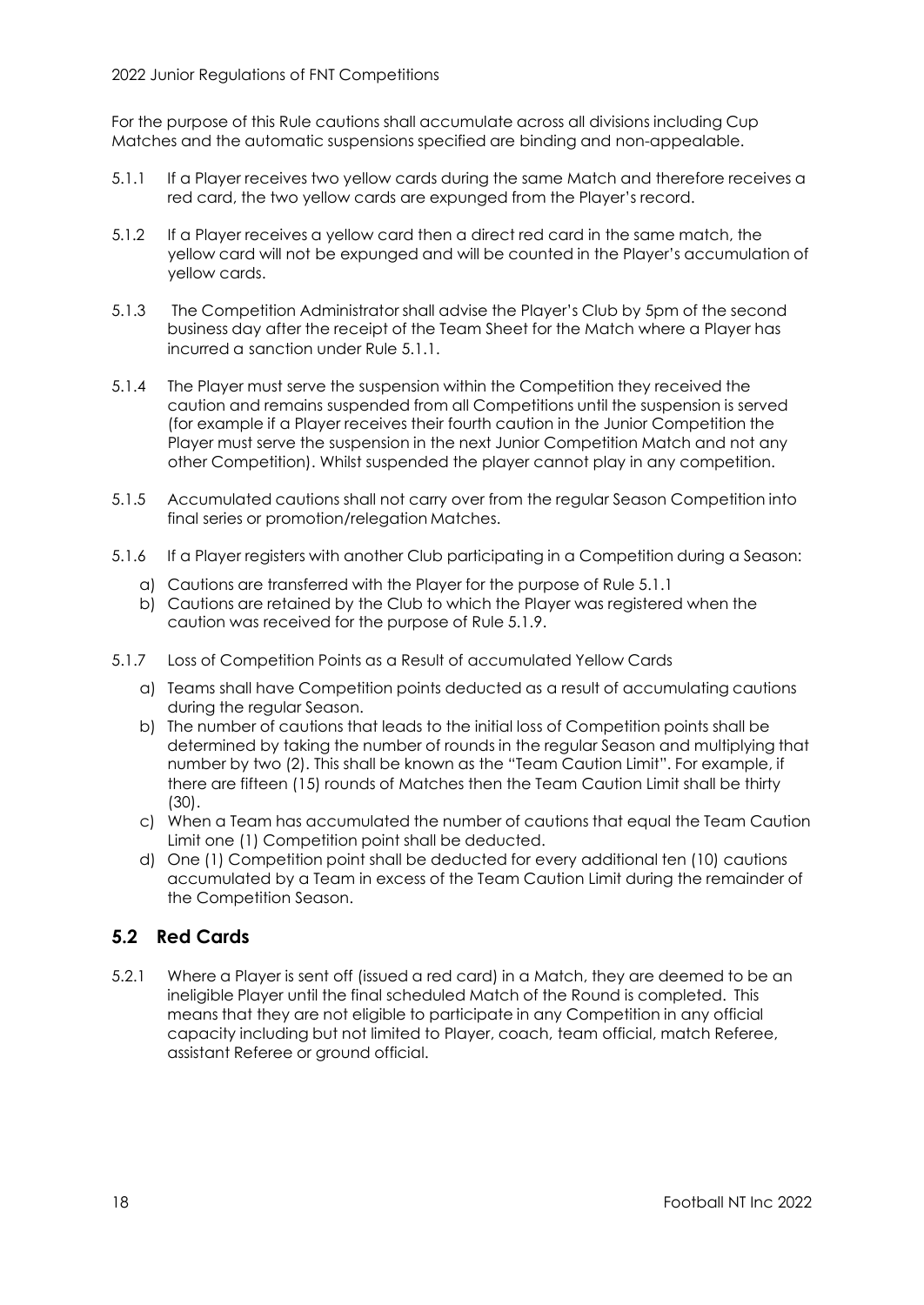5.2.2 The following minimum automatic sanctions shall be imposed as a result of a Player accumulating red cards during the regular Season, Cup Competitions or final series:

| First expulsion                                                                                                                                                                                                | one (1) Match suspension, complete the 'Laws of the Game' at the FNT<br>Office and present the completion certificate.   |  |  |  |  |
|----------------------------------------------------------------------------------------------------------------------------------------------------------------------------------------------------------------|--------------------------------------------------------------------------------------------------------------------------|--|--|--|--|
| Second expulsion                                                                                                                                                                                               | two (2) Match suspension, complete the 'Laws of the Game' at the FNT<br>Office and present the completion certificate.   |  |  |  |  |
| Third expulsion                                                                                                                                                                                                | three (3) Match suspension, complete the 'Laws of the Game' at the FNT<br>Office and present the completion certificate. |  |  |  |  |
| Fourth expulsion                                                                                                                                                                                               | four (4) Match suspension, complete the 'Laws of the Game' at the FNT<br>Office and present the completion certificate   |  |  |  |  |
| Such mandatory sanctions may be augmented by the addition of sanctions in accordance<br>with the Table of Offences within the FFA National Disciplinary Regulations and FNT Senior<br>competition regulations. |                                                                                                                          |  |  |  |  |

- 5.2.3 Where a Player has incurred a sanction in excess of the mandatory sanction the Competition Administrator shall advise the Player's Club Delegate by the close of business on the third business day after the receipt of the Team Sheet for the Match in which the sendoff occurred.
- 5.2.4 If a Player transfers to another Club participating in a Football NT Competition during the course of a Competition Season:
	- a) Expulsions are transferred with the Player for the purpose of 5.2.2; and
	- b) Cautions are retained by the Club to which the Player was registered when the caution was received for the purpose of 5.2.5. Team Sanctions.
- 5.2.5 Loss of Competition Points as a Result of Direct Red Cards.
	- a) Teams shall have Competition points deducted as a result of accumulating red cards during the regular Season.
	- b) For every eight (8) red cards received by a Team for any offence excluding R7 that Team shall lose one Competition point.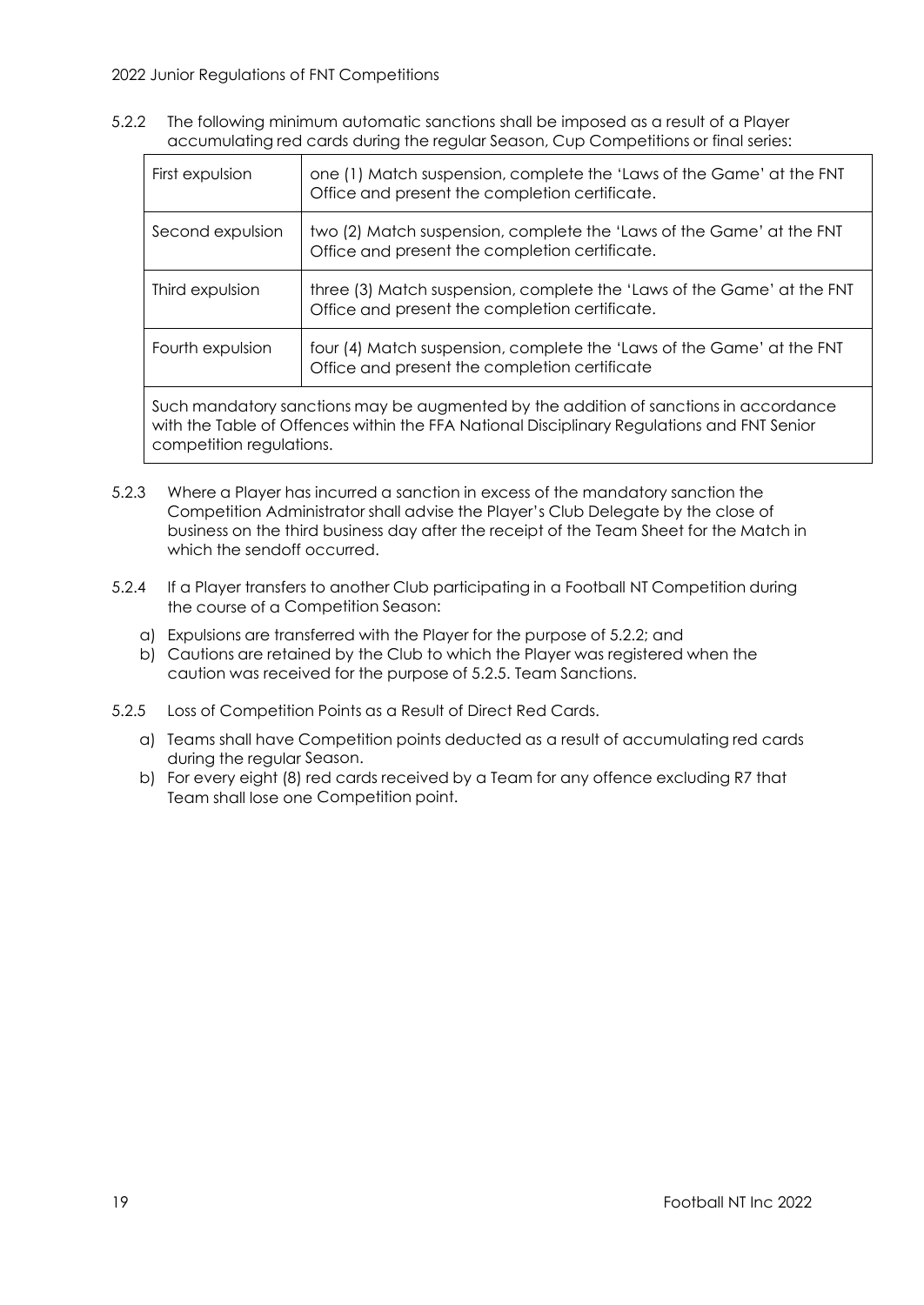# <span id="page-23-0"></span>**5.3 SUSPENSIONS**

- 5.3.1 The Player must serve the suspension within the Competition in which the suspension incurred and will remain suspended from all Competitions until the suspension is served.
- 5.3.2 Suspensions shall carry over from the regular Season into final series or promotion/relegation Matches.
- 5.3.3 Suspensions incurred by Players (listed on that match card) in terms of Matches shall be served in consecutive fixtures of that Team after the date of suspension (this includes regular Season, cup and final series fixtures).
- 5.3.4 Suspensions will carry over to the subsequent Season(s).
- 5.3.5 Where the Club does not field a Team in the same Competition as the suspension was incurred during the previous Season the Competition Administrator shall determine the Competition in which the Player is to serve the suspension.
- 5.3.6 A Player under suspension shall not be permitted to play in trial or friendly Matches without the written permission of the Competition Administrator who may include any conditions as they see fit.
- 5.3.7 Suspensions cannot be served in friendly Matches, unless the suspension was incurred in a friendly Match in accordance with the Disciplinary Regulations.
- 5.3.8 The Competition Administrator may, upon receipt of a written request from the Player, temporarily lift their suspension for representative or other Matches however under no circumstances may a suspension be lifted for any Competition, cup or final series Matches conducted under the jurisdiction of Football NT.
- 5.3.9 Players or Team Officials who are under suspension are not permitted to enter the field of play, player's race, change rooms, technical area or substitute bench at any time before or after the Match or will be subject to further disciplinary action.
- 5.3.10 The Player's Club who is in breach of 5.3.9 Rule will be fined \$250 per offence.
- 5.3.11 Players or Team Officials who are under suspension are permitted to attend any playing venues but must comply with rule 5.3.9. Players and Club Officials who are under suspension can't relay instructions to their team. Players or Team Officials who are under suspension may be allocated a place to sit or stand as directed by the Competition Administrator. Where venues have Grandstands all Players or Team Officials who are under suspension will remain there before and after the match. All Players or Team Officials who are under suspension will be a minimum of 30 meters away in all directions of the field and or technical area.
- 5.3.12Over aged player (if permitted by competition) will serve suspensions as per senior competition regulations.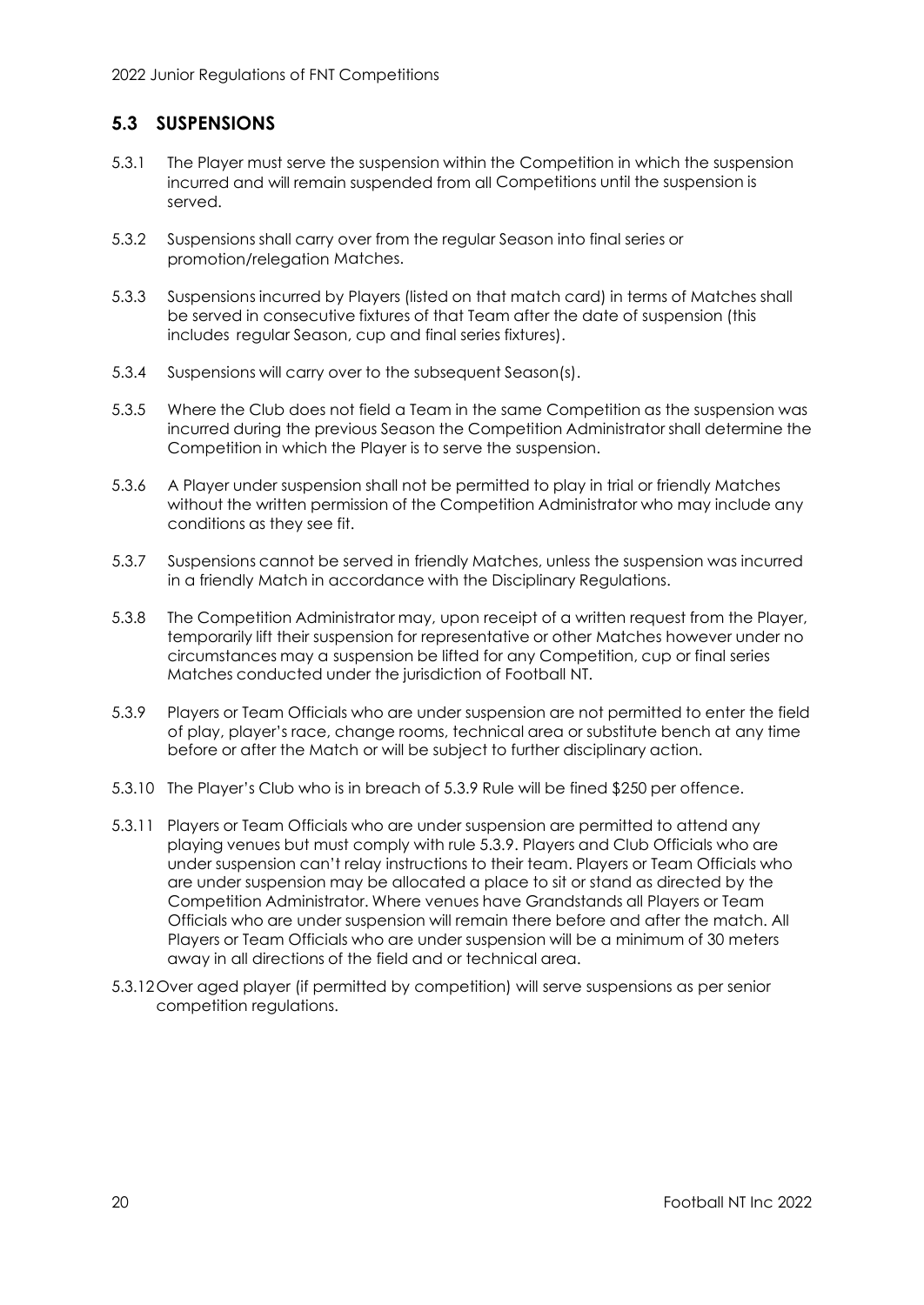# <span id="page-24-0"></span>**5.4 ASSAULTS ON MATCH OFFICIALS**

- 5.4.1 In the event of an alleged charge of assault (technical or otherwise) committed upon a Match Official the Match Official concerned and any witnesses to the offence should submit in writing to the Competition Administrator a report in full outlining the incident in chronological order, including any conversation.
- 5.4.2 Such reports shall be lodged by 5.00pm of the third business day following the date of the Match or incident.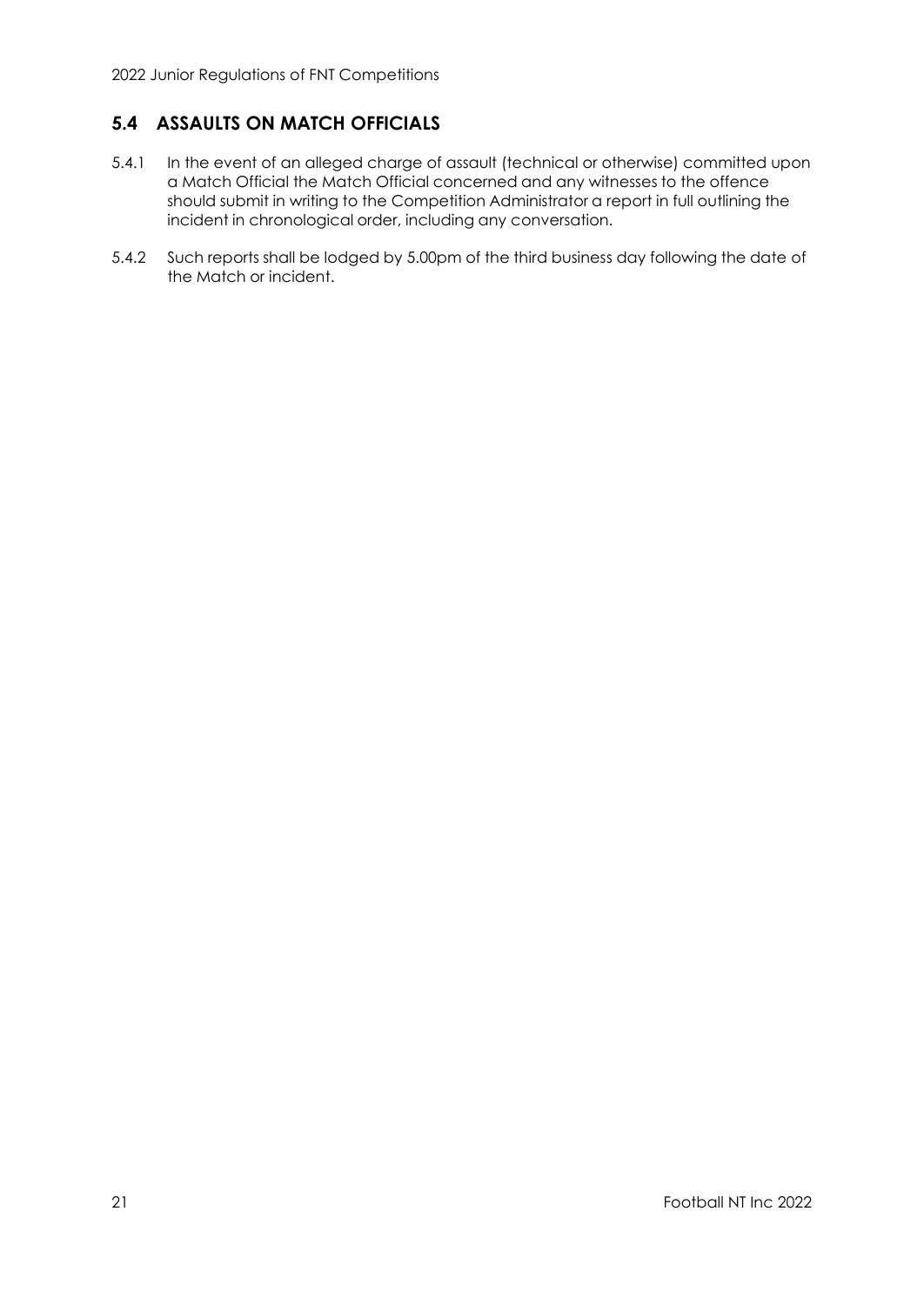# <span id="page-25-0"></span>**6 DISCIPLINARY COMMITTEE**

### **6.1 NATIONAL DISCIPLINARY REGULATION**

<span id="page-25-1"></span>The National Disciplinary Regulations apply to any infringement of the Laws of the

Game by a Player or an Official during a Match played under the auspices of Football NT. Clause 6 of these Rules supplements the National Disciplinary Regulations for all Competitions under the auspices of Football NT.

# <span id="page-25-2"></span>**6.2 COMPOSITION OF DISCIPLINARY COMMITTEE**

- 6.2.1 F NT shall appoint a Disciplinary Committee consisting of at least three (3) members.
- 6.2.2 The Disciplinary Committee, wherever possible, consist of:
	- a) An independent Chair with Legal qualification;
	- b) a former senior Player;
	- c) a former Referee.
- 6.2.3 The Disciplinary Committee will not consist of persons who are current Players, members or officials of Clubs participating in Federation Competitions.
- 6.2.4 Should the Chair of the Disciplinary Committee not be present the most senior member in continuous service shall act as Chair.
- 6.2.5 In the event of only two (2) members being available for a Disciplinary Committee hearing, subject to the consent of all parties, this shall constitute a quorum.
- 6.2.6 The Disciplinary Committee has jurisdiction to determine all grievances that arise under these Rules or matters referred to it by the Competition Administrator or FNT.

### <span id="page-25-3"></span>**6.3 PROCESS FOR LODGING AN APPEAL**

- 6.3.1 An appeal against an appealable decision made under these Rules shall be made on Club letterhead and lodged with the Competition Administrator by 5.00pm on the second business day following the receipt of the decision being appealed.
- 6.3.2 An appeal lodgment fee of \$750.00 must accompany the appeal out of which \$250.00 is non-refundable.
- 6.3.3 If a club owes any money to Football NT, then the club is not able to appeal unless the outstanding invoices are paid in full.
- 6.3.4 The lodgment of an appeal does not stay any penalty imposed under these Rules.
- 6.3.5 The red card offence(s) may only be appealed for the following (with exception of article 6.3.6):
	- a) Mistaken identity
	- b) Clear and obvious error

All relevant video evidence must be produced to FNT Competition Administrator for investigation prior to Tribunal appeal and process, if the FNT Competition Administrator than deems this to be a clear and obvious error Tribunal may not be required.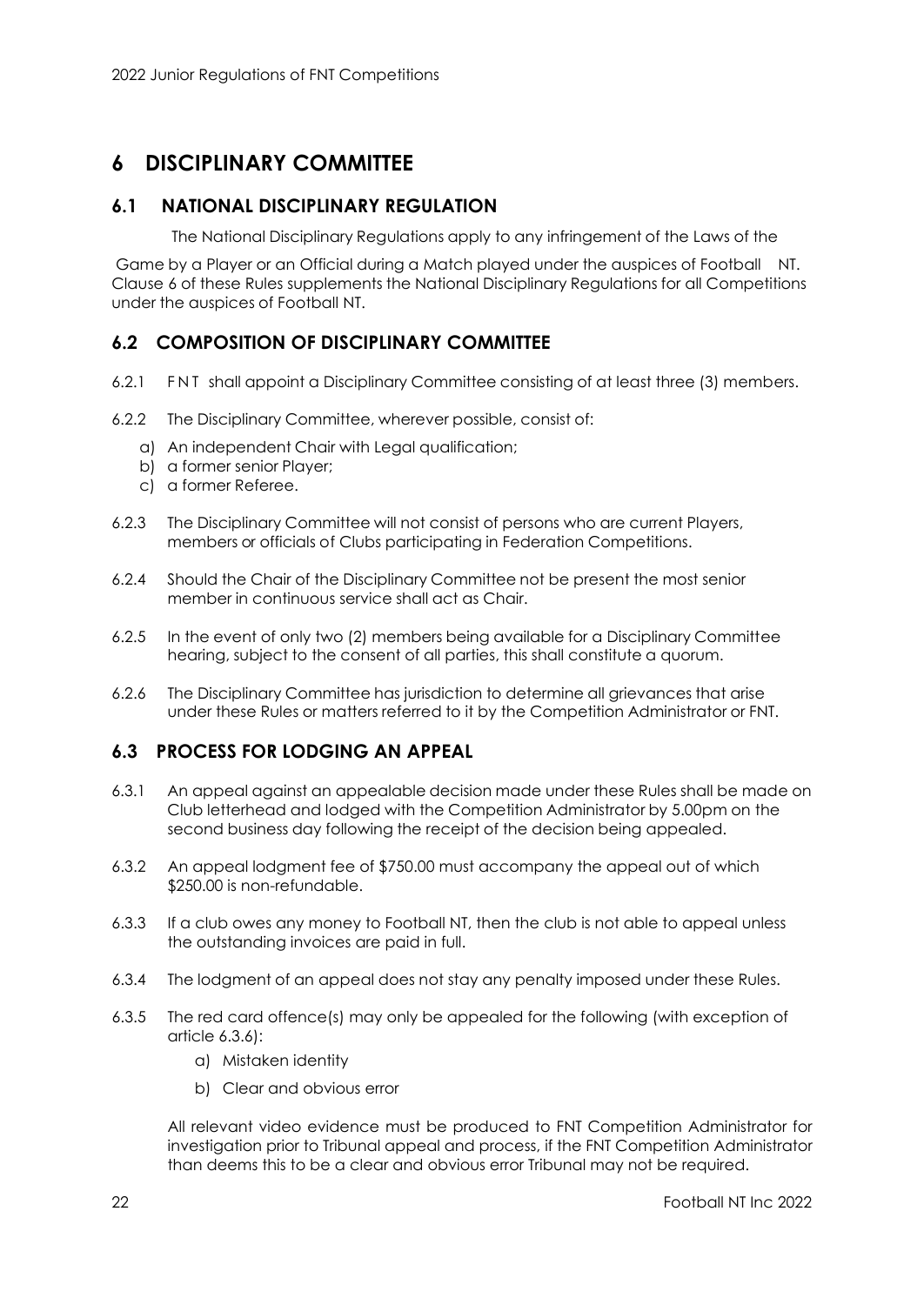6.3.6 A Mandatory Match Suspension cannot be appealed.

# <span id="page-26-0"></span>**6.4 PROCEDURES OF THE DISCIPLINARY COMMITTEE**

- 6.4.1 This Disciplinary Committee is to apply the Grievance Resolution Regulations to the procedural application of its hearings.
- 6.4.2 The Disciplinary Committee may lay down its own rules of procedure in addition to those in the Grievance Resolution Regulations, subject to the rules of procedural fairness and natural justice which it may vary as it sees fit from time to time and it shall not be subject to requirements of legal formality.
- 6.4.3 At a hearing by the Disciplinary Committee, the appellant's or the aggrieved party's case shall be presented first but nothing herein removes from any person the onus of proving any ground on which he relies.

# <span id="page-26-1"></span>**6.5 POWERS OF THE DISCIPLINARY COMMITTEE**

- 6.5.1 The Disciplinary Committee shall deal with all matters referred to it by the Competition Administrator.
- 6.5.2 The types of disciplinary sanctions are specified in the Grievance Resolution Regulations.
- 6.5.3 The Disciplinary Committee may from time to time adjourn any hearing until such times, dates and places and for such reasons, as it thinks fit.

### <span id="page-26-2"></span>**6.6 EVIDENCE**

- 6.6.1 In any disciplinary proceedings the official reports of the Match Officials in respect of the incident or event that is the subject of the complaint/charge, are prima facie proof of the facts contained in the reports.
- 6.6.2 A Match Official will not be required to attend to give evidence unless:
	- a) The person charged disputes the accuracy of the report and requests the attendance of the Match Officials, and the Disciplinary Committee is of the opinion that the request is reasonable and made in good faith; or
	- b) The Disciplinary Committee is of the opinion that it is reasonable, and necessary, to require the attendance of the Match Officials.
- 6.6.3 It shall be an offence for any person giving evidence before any Disciplinary Committee to deliberately mislead the Disciplinary Committee and the penalty for such offence shall be a minimum fine of \$500 up to a maximum fine of \$10 000 for the individual and Club and any other sanctions as determined by the Disciplinary Committee.

### <span id="page-26-3"></span>**6.7 DECISIONS**

- 6.7.1 The Disciplinary Committee shall base its determination on;
	- a) The application of the Disciplinary Regulations and Grievance Resolution Regulations;
	- b) The evidence provided; and
	- c) The scope of these Rules.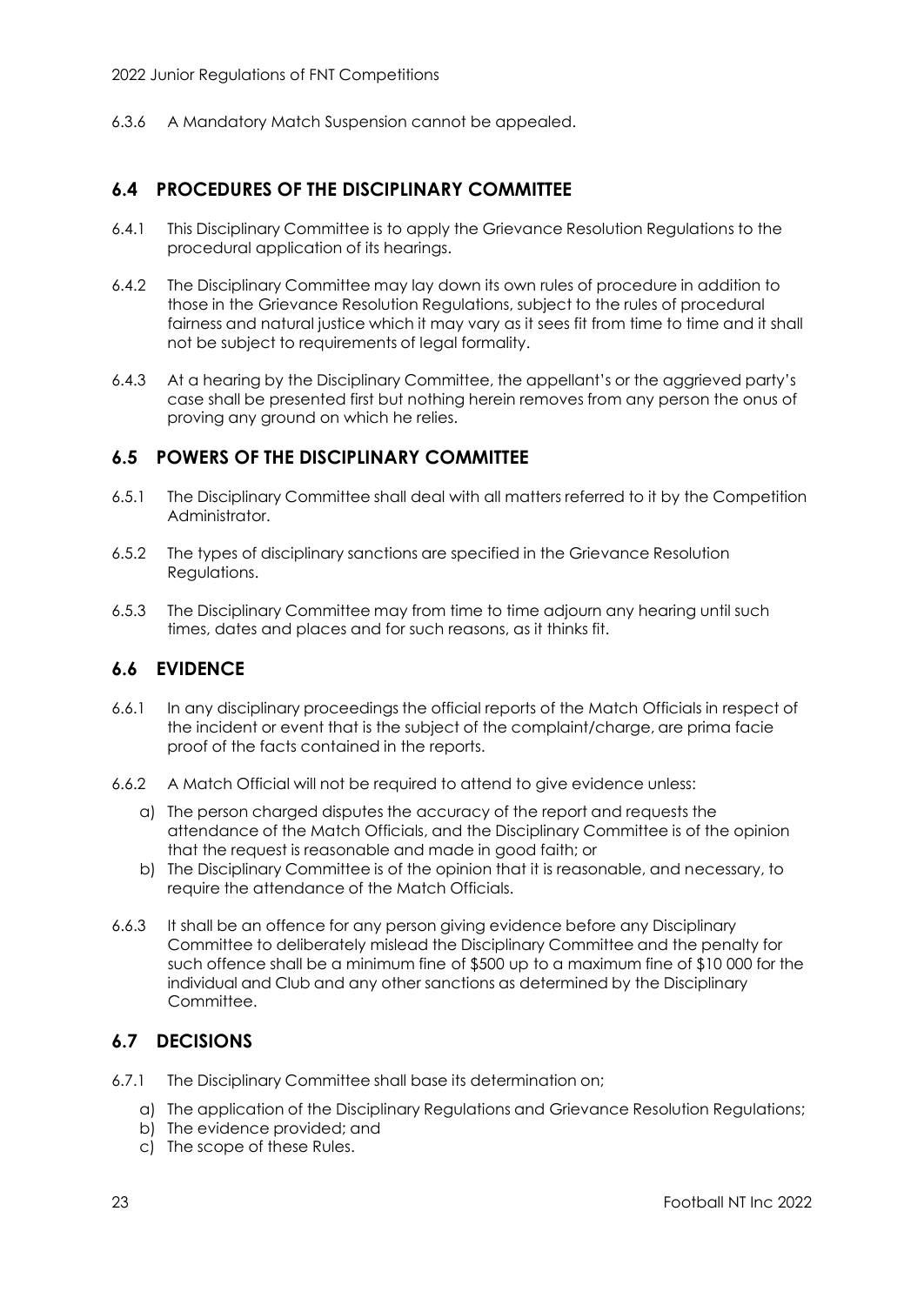- 6.7.2 The Disciplinary Committee shall advise the Competition Administrator of its determination within 48 hours of the determination being made. The Competition Administrator shall then advise the Club Delegate in writing within 48 hours of the determination being received.
- 6.7.3 Where no determination is advised to the Competition Administrator or where a hearing has not been held within the timeframes specified then the appeal shall be deemed to have been upheld in full.
- 6.7.4 The person to whom the determination refers shall not contact the Competition Administrator or Federation. The responsibility of advising the person of the outcome of the hearing is their Club Delegate.
- 6.7.5 The appeal fee shall be forfeited in the event of the protest not being upheld in full.
- 6.7.6 If the appeal is upheld in full 100 percent (100%) of the appeal fee shall be refunded to the appellant.

### <span id="page-27-0"></span>**6.8 APPEALS**

All parties to a Disciplinary Committee hearing and the Competition Administrator shall have the right of appeal against a determination of the Disciplinary Committee. Such appeals shall be made in accordance with the Federation's grievance process and FFA Statutes.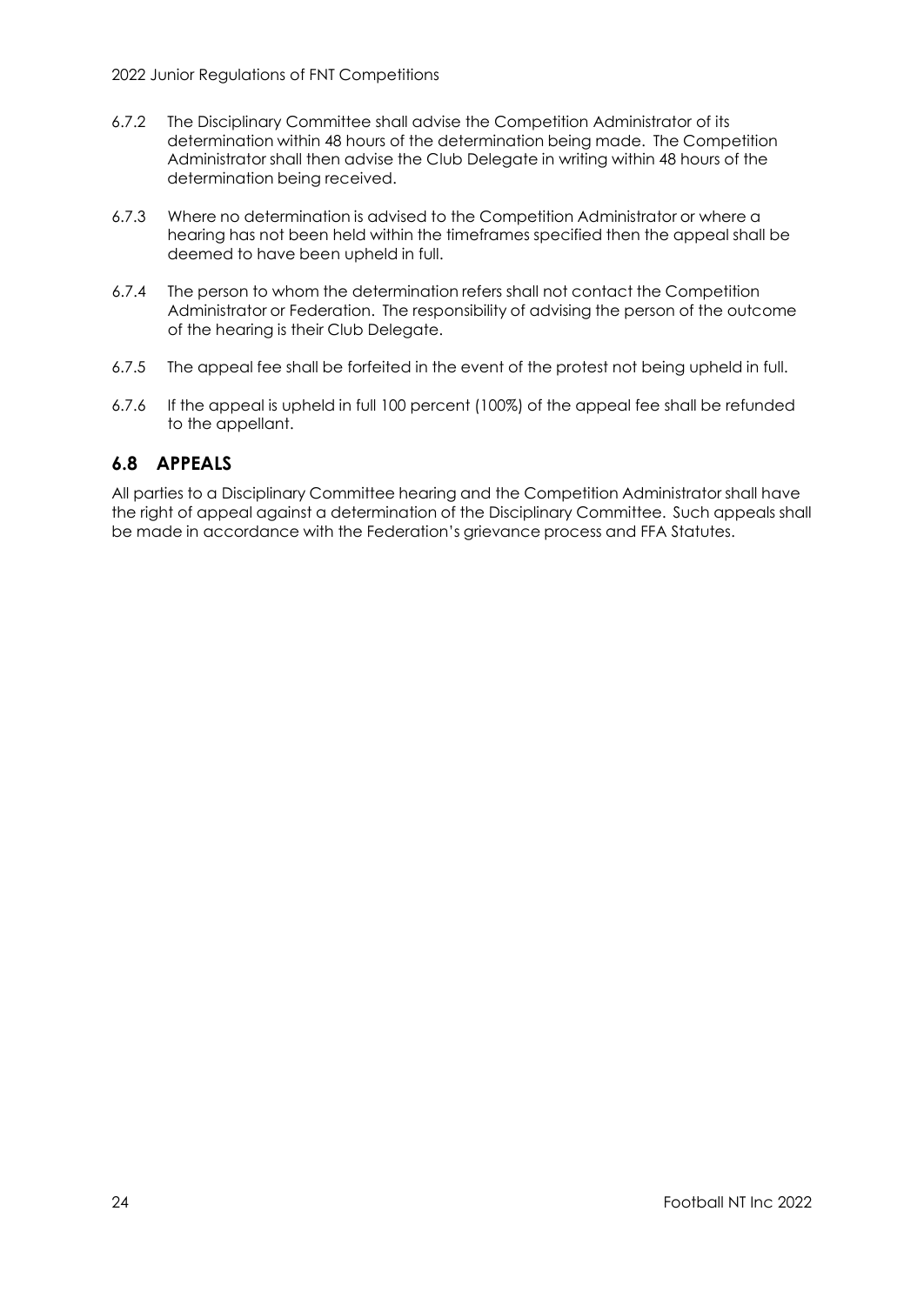# <span id="page-28-0"></span>**7 CHARGES AND DISPUTE RESOLUTION**

# <span id="page-28-1"></span>**7.1 NATIONAL CODE OF CONDUCT**

For the purposes of these Rules, FFA has implemented a National Code of Conduct that seeks to promote and strengthen the reputation of Football in Australia by establishing a standard of performance, behavior and professionalism for its participants and stakeholders. In addition, it seeks to deter conduct that could impair public confidence in the honest and professional conduct of Matches or in the integrity and good character of its participants.

Spectator Conduct at Matches is subject to the National Spectator Code of Behavior.

# <span id="page-28-2"></span>**7.2 LODGING A COMPLAINT OR CHARGE**

- 7.2.1 Where any Team, Club, Player, Coach, Official or Match Official is charged with an offence, the charge shall be outlined in writing by the Competition Administrator, FNT or FFA and contain the particulars of the alleged offence.
- 7.2.2 If a third party wishes to make a complaint under the Code of Conduct, that complaint must be made by a written report which must be delivered during normal business hours by fax, e-mail or hand delivered and confirmed by posted mail to the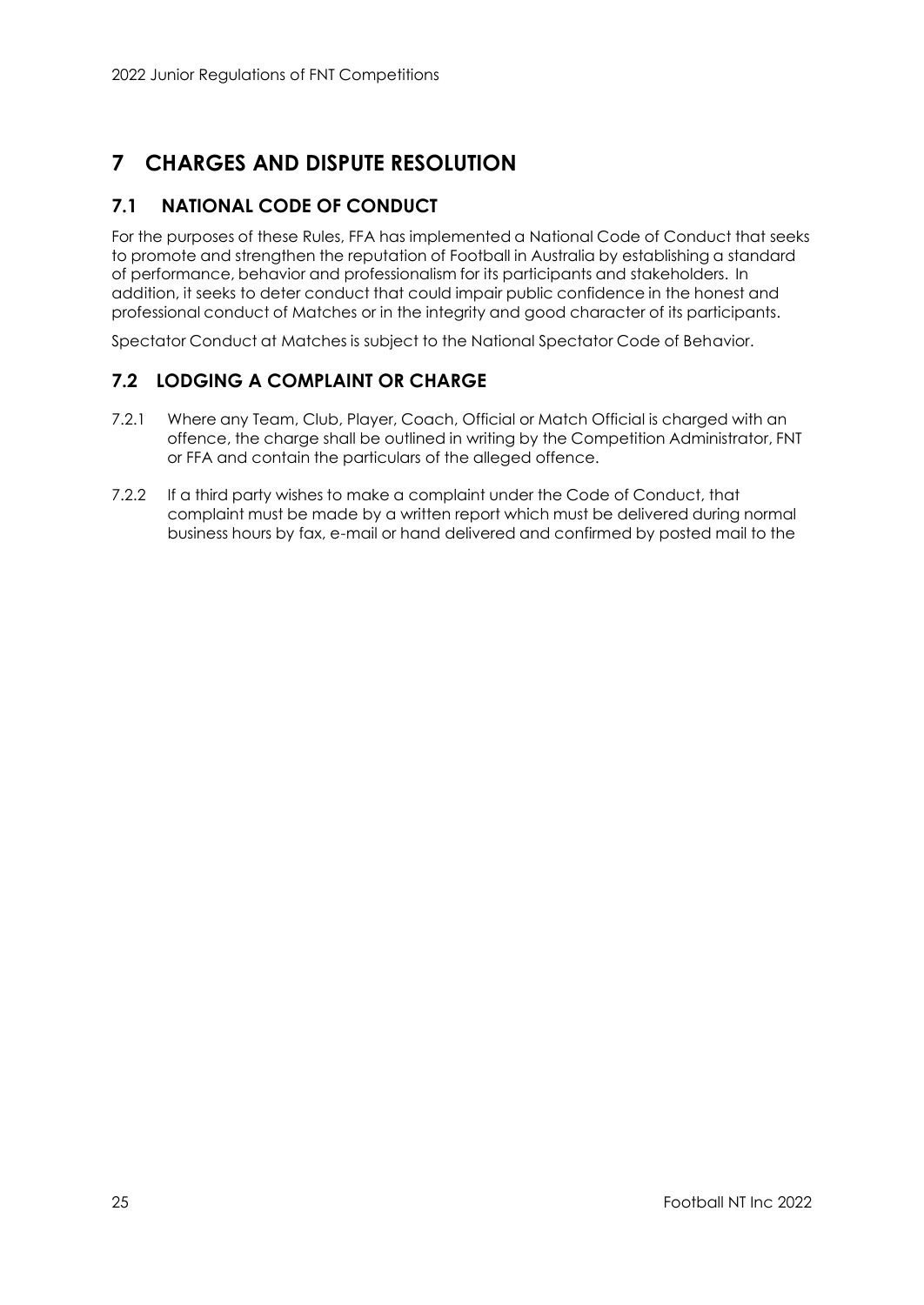Competition Administrator. The report shall be lodged within seven (7) days of the date of the incident occurring to which the complaint or charge refers.

7.2.3 Charges or complaints laid by the Competition Administrator, Football NT or FFA shall not be restricted to the time limits referred to in 7.1.

# <span id="page-29-0"></span>**7.3 PROTEST AGAINST MATCH RESULTS**

- 7.3.1 Protests regarding the incorrect recording of a Match result or the eligibility of a Player must be made in writing and lodged with the Competition Administrator by 5.00pm of the second business day following the conclusion of the Match.
- 7.3.2 All decisions of the Match Referee are final and binding as far as the result of a Match is concerned and no protest can be lodged.
- 7.3.3 The Competition Administrator shall provide a copy of the protest to the Delegate of the opposing Club participating in the Match within forty-eight (48) hours of receiving the protest.
- 7.3.4 All protests regarding the incorrect recording of a Match result or the eligibility of a Player shall be lodged for review to the Competition Administrator.

# <span id="page-29-1"></span>**7.4 MISTAKEN IDENTITY**

- 7.4.1 If a Player claims genuine mistaken identity, the Club may lodge an appeal to the Competition Administrator by 5.00pm of the second business day following the issue of the Disciplinary Infringement Notice.
- 7.4.2 The Competition Administrator will investigate the claim and decide as to whether to allow or dismiss the claim. The Competition Administrator may refer the matter to the Disciplinary Committee for determination at its entire discretion.
- 7.4.3 If the appeal is upheld, the Competition Administrator or Disciplinary Committee shall have the power to determine the identity of the true offender and shall impose such penalty upon that person as would have been imposed upon the appellant.

### <span id="page-29-2"></span>**7.5 GRIEVANCE PROCEDURE**

Each person agrees to submit exclusively to the Federation's and FFA's Statutes and Regulations, including, the Grievance Resolution Regulations and no person may institute or maintain proceedings in any court of law or tribunal (other than the limited right of appeal to the Court of Arbitration for Sport in accordance with the FFA Statutes).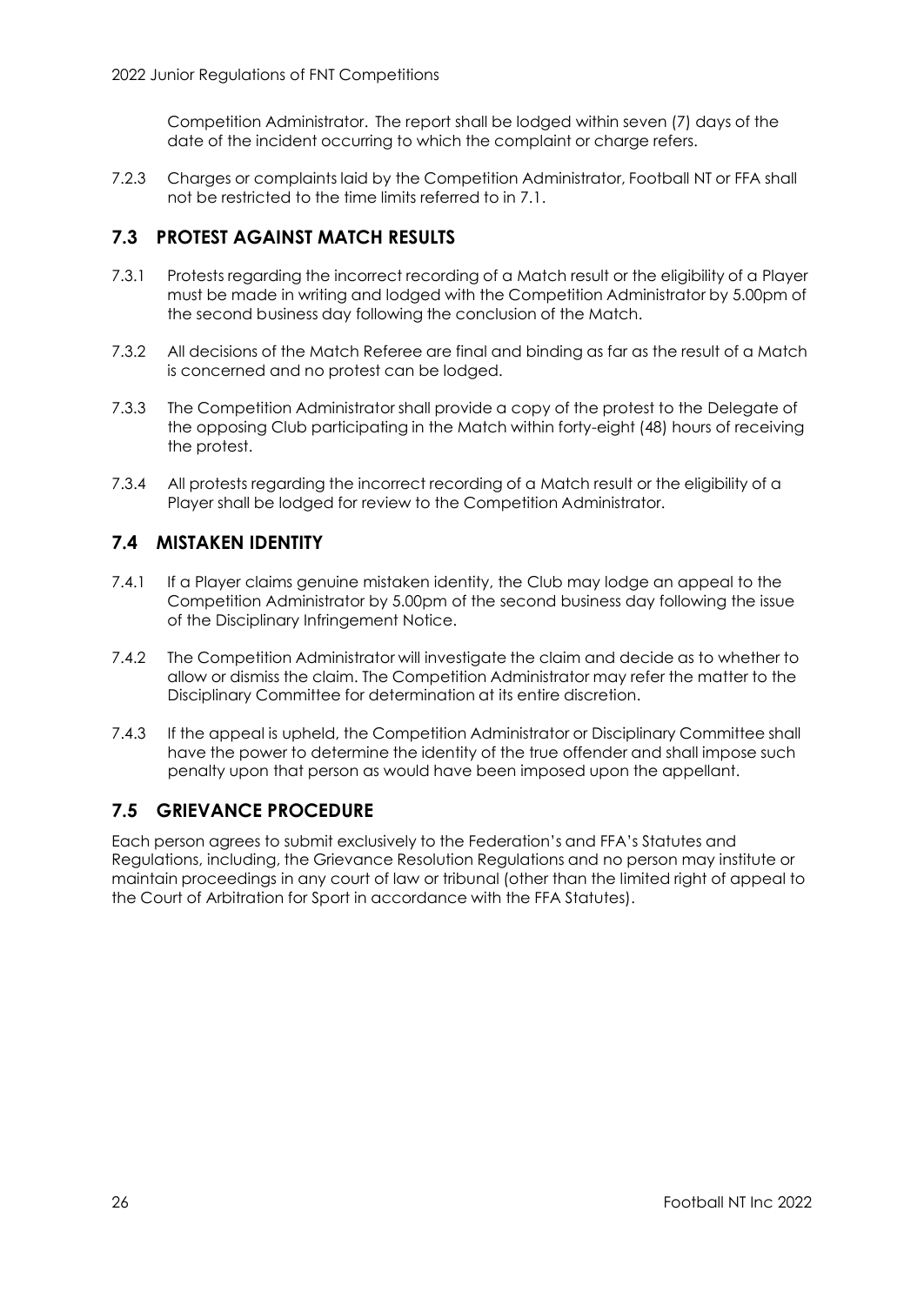# <span id="page-30-0"></span>**8 FINANCE**

### <span id="page-30-1"></span>**8.1 REGISTRATION FEES**

- 8.1.1 Football NT shall determine the annual schedule of fees and payment timetable prior to calling for nominations from Clubs.
- 8.1.2 There are four components that comprise the total Registration Fee paid by a Player to a Club to enable them to register to participate within a Federation Competition:
	- a) FFA National Registration Fee as determined by FFA
	- b) FNT Fee as determined by Football NT that includes insurance, development and administration fees;
	- c) Competition Fee set by the Competition Administrator to cover administrative costs in conducting the Competition;
	- d) Club levy set by each individual Club.
- 8.1.3 All levies must be documented within *PlayFootball*(National Registration Database) and made available to all Players at the time of registration.

# <span id="page-30-2"></span>**8.2 MATCH FEES**

- 8.2.1 Where applicable, Clubs will be invoiced monthly for costs associated with a Match including:
	- a) Match Officials payments;
	- b) ground hire;
	- c) line marking;
	- d) security;
	- e) other costs associated with staging the Match or Matches.

### <span id="page-30-3"></span>**8.3 PAYMENT OF INVOICES**

- 8.3.1 All fees, levies, ground hire charges or fines are payable by the due date for payment as stated on the invoice.
- 8.3.2 For the avoidance of doubt debts shall include monies owed to the FNT or other Clubs.
- 8.3.3 A Club may challenge individual fees included in an invoice however payment of the unchallenged components of the invoice is required to be made by the due date for payment as stated on the invoice.

# <span id="page-30-4"></span>**8.4 SANCTIONS**

- 8.4.1 In the event that a Club fails to make payment by the due date the following sanctions will be imposed:
	- a) Where the Club has, a debt outstanding more than thirty (30) days it may be charged a late payment fee of 10% of the outstanding balance.
	- b) Where the Club has, a debt outstanding more than thirty-five (35) days one (1) Competition point may be deducted against the Team for which the invoice was levied;
	- c) The Team against which the invoice was levied shall be suspended from all Competitions until such time as the full amount is paid; and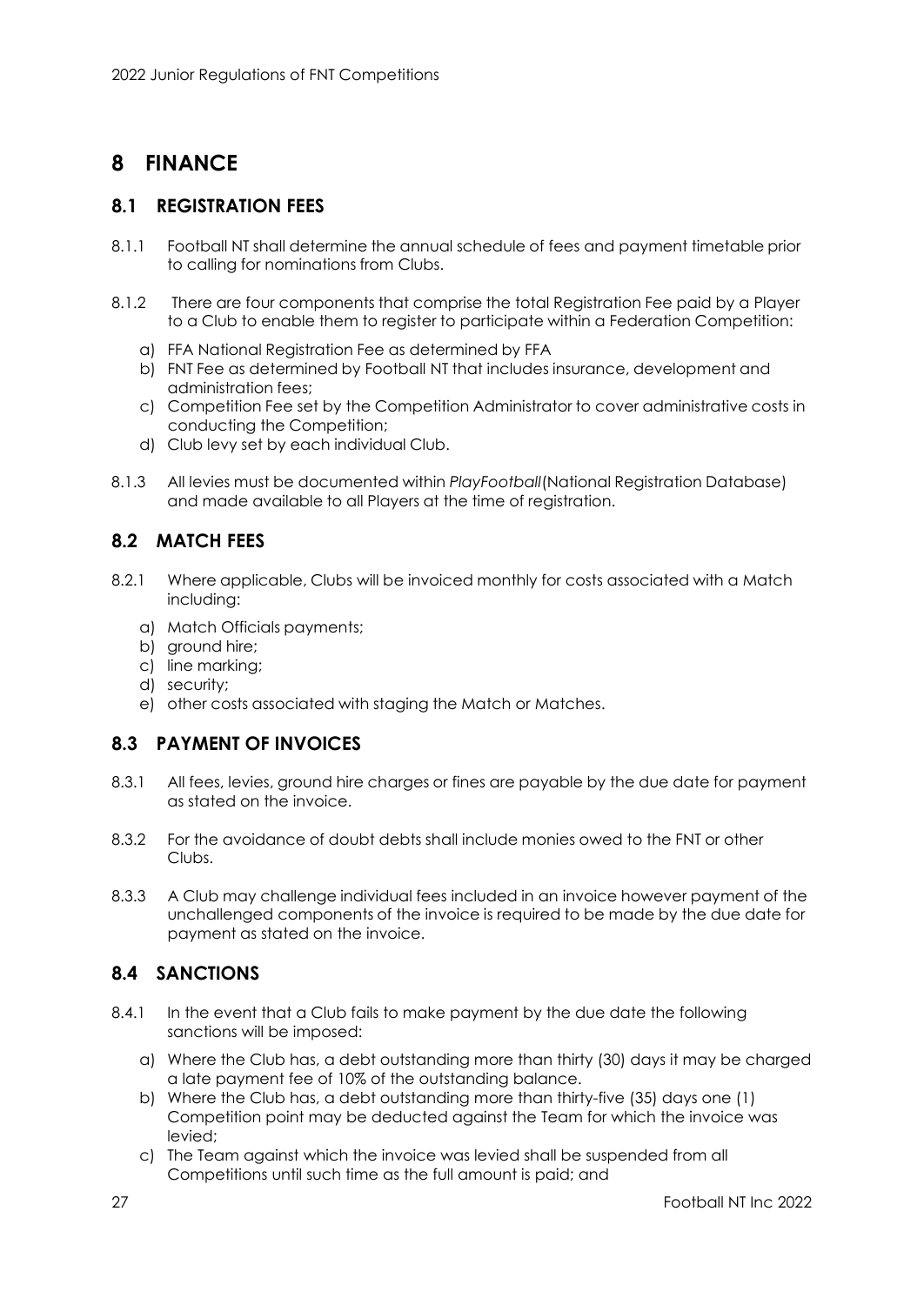- d) The Team shall pay a bond of two hundred dollars (\$200) prior to their Competition suspension being withdrawn.
- 8.4.2 Should the Competition Administrator not be satisfied with the given reason for nonpayment of an outstanding debt payment may be pursued through a debt collection service.
- 8.4.3 All outstanding debts must be paid in full before nominations will be accepted for a new Season.

# <span id="page-31-0"></span>**8.5 FINES**

At its absolute discretion the Competition Administrator or Football NT may waive or reduce club fines and penalties.

# <span id="page-31-1"></span>**8.6 GATE REVENUE**

No monies shall be derived through entrance fees for Junior Football NT matches. The exceptions to this are age carnivals, interstate or international competitions held in NT, Arafura Games or 7-a-side.

# <span id="page-31-2"></span>**8.7 RECORD MAINTENANCE**

All Clubs that participate in Matches sanctioned by Football NT shall maintain financial records in accordance with the Incorporations Act (Northern Territory).

### <span id="page-31-3"></span>**8.8 BONDS**

- 8.8.1 If Football NT seeks to introduce a bond FNT shall determine the bond prior to the commencement of a Competition. Bond monies are held in trust for a period determined by the Competition Administrator.
- 8.8.2 Clubs shall lodge a bond for each senior men's and women's Team at the time of the acceptance of their nomination into a Competition.
- 8.8.3 Outstanding debts may be deducted from any bond monies.
- 8.8.4 Where a Club requires their bond monies to be refunded after the playing Season:
	- a) The request must be made in writing at least fourteen (14) days prior to the end of the Competition;
	- b) Outstanding debts shall be deducted from the bond monies prior to any refund being made;
- 8.8.5 Clubs shall lose bond monies in the following circumstances:
	- a) Withdraws a Team(s) from the Competition;
	- b) Club official(s), Player(s) or supporters are found guilty of bringing the game into disrepute or for violent conduct.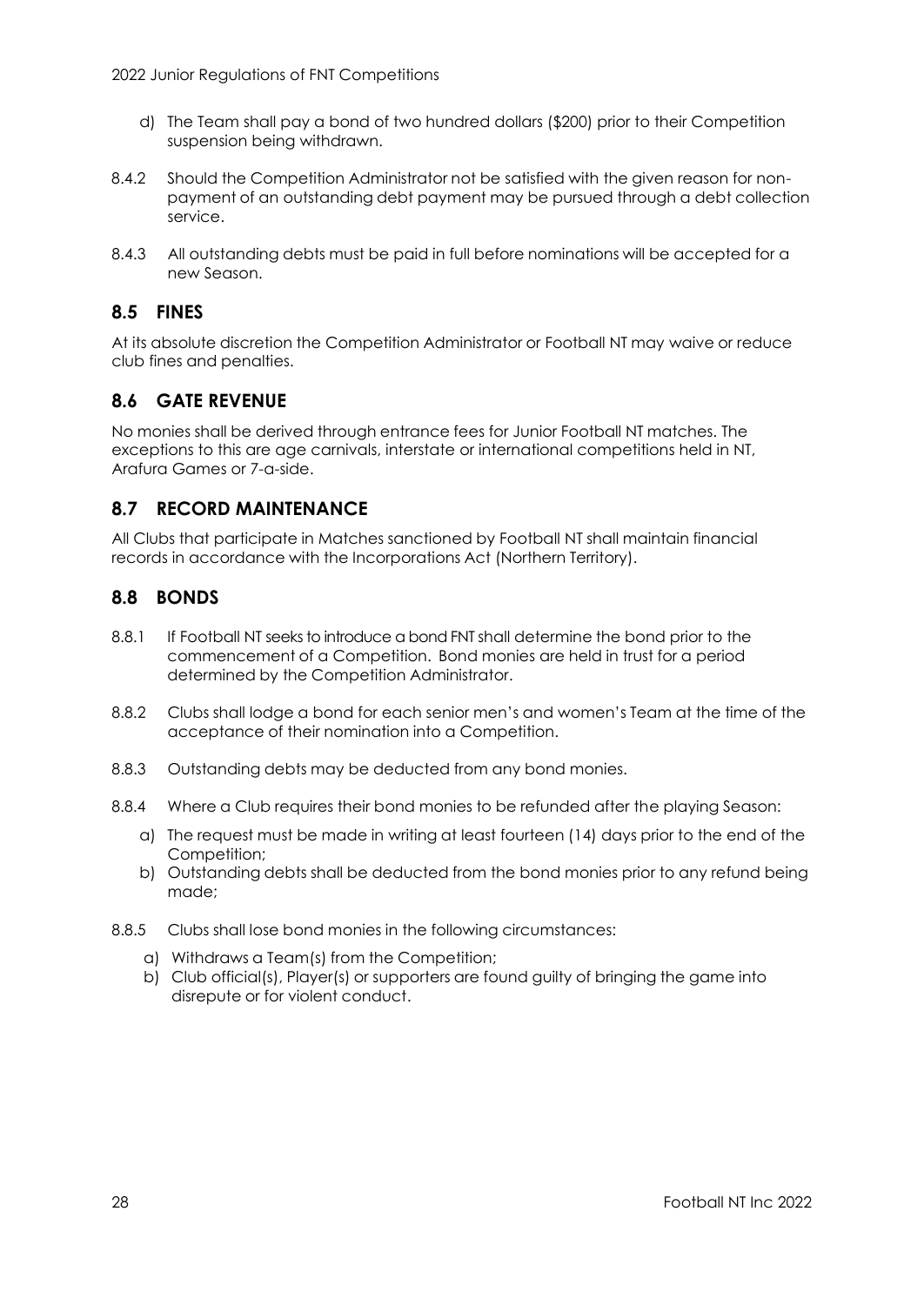# <span id="page-32-0"></span>**9 INTERPRETATIONS AND DEFINITIONS**

# <span id="page-32-1"></span>**9.1 INTERPRETATIONS**

In these Rules unless a different intention shall appear:

- a) words importing the singular number only shall include the plural number and vice versa;
- b) words importing the masculine gender only shall include the feminine gender;
- c) words denoting persons include incorporated and unincorporated Teams and Clubs; and
- d) words or expressions shall be interpreted in accordance with the provisions of the Interpretation Act and that Act as in force on the date on which these Regulations are adopted by Football NT.
- 9.1.1 References to persons include their respective executors, administrators, personal representatives, and successors in title (as the case may be).
- 9.1.2 Expressions referring to writing are construed as including references to printing, lithography, photography, and other modes of representing or reproducing words in a visible form.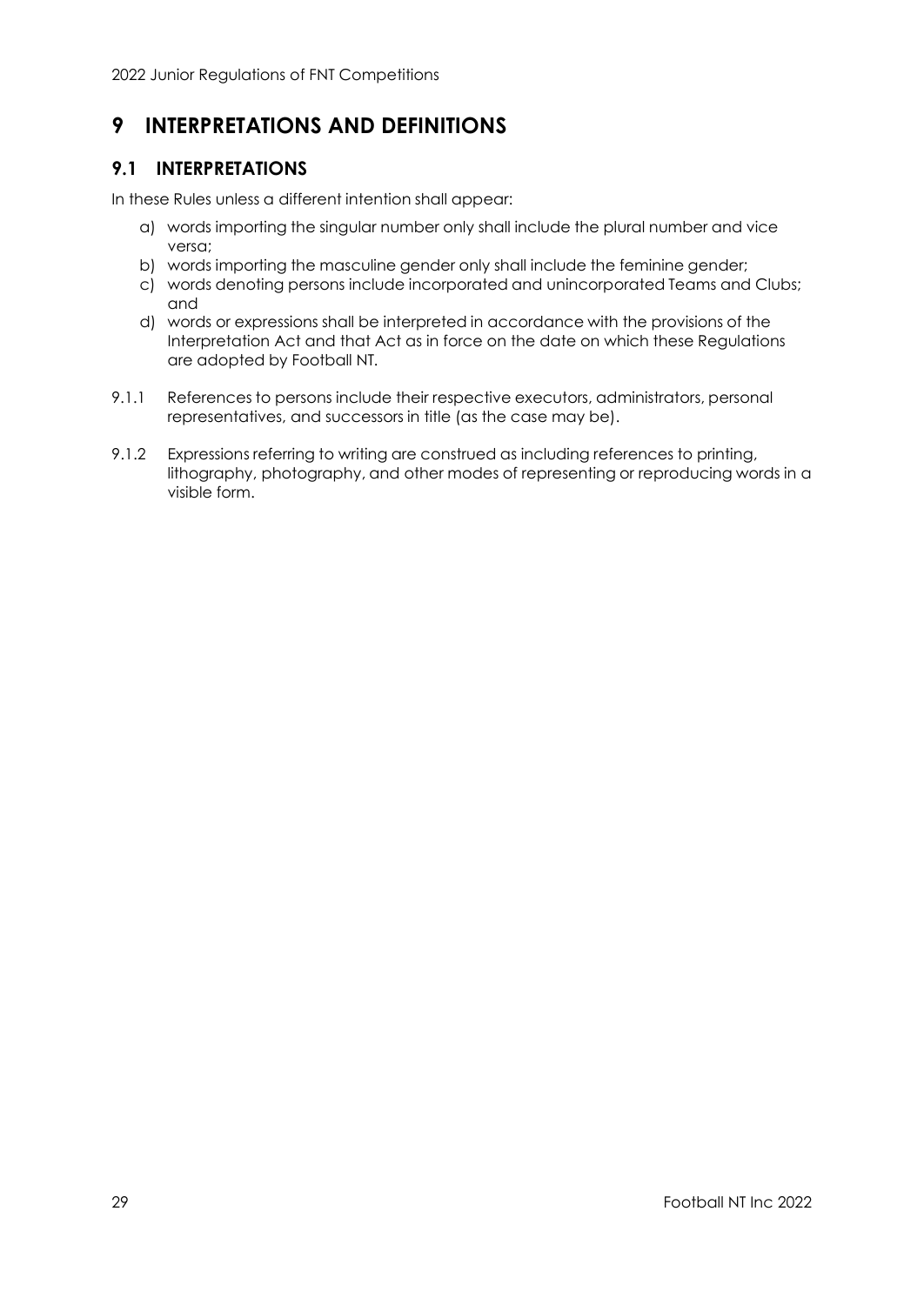# <span id="page-33-0"></span>**APPENDIX A – Competition Specific Information**

This Appendix provides Competition-specific information for use by Clubs, Teams and Team Officials. This Appendix is a formal part of the Competition Rules and as such breaches may incur sanctions in accordance with the Competition Rules.

| Competitions                      | NorZ 6s and NorZ 7s and<br>Under                                                                                                                                          | Under | NorZ 8s and<br>Under    | NorZ 9s and<br>Under          | NorZ 10s                      | NorZ 11s<br>and Underland Under |  |  |
|-----------------------------------|---------------------------------------------------------------------------------------------------------------------------------------------------------------------------|-------|-------------------------|-------------------------------|-------------------------------|---------------------------------|--|--|
| Year of Birth                     | 2016-17                                                                                                                                                                   | 2015  | 2014                    | 2013                          | 2012                          | 2011                            |  |  |
| Recommended<br><b>Field Size</b>  | $30 \times 20m$                                                                                                                                                           |       | 40-50 x 30-40m          |                               | 60-70 x 40-50m                |                                 |  |  |
| Recommended<br><b>Goal Size</b>   | 2m wide x 1m high                                                                                                                                                         |       | 3m wide x 2m high       |                               | Maximum: 5m wide x<br>2m high |                                 |  |  |
| Number of Players 4 v 4           |                                                                                                                                                                           |       | 7 v 7                   |                               | $9 \vee 9$                    |                                 |  |  |
|                                   | Max of 6 on Team Sheet                                                                                                                                                    |       | Max of 10 on Team Sheet |                               | Max of 12 on Team             |                                 |  |  |
|                                   | Max of 2 substitutes<br>Max of 3 substitutes                                                                                                                              |       |                         | Sheet<br>Max of 3 substitutes |                               |                                 |  |  |
|                                   |                                                                                                                                                                           |       |                         |                               |                               |                                 |  |  |
| Substitutions /<br>Interchange    | Unlimited interchange. Interchange of Players may occur at any time but the<br>Player coming onto the field must wait until the substituted Player has left the<br>field. |       |                         |                               |                               |                                 |  |  |
| <b>Playing Time</b>               | $2 \times 15$ mins                                                                                                                                                        |       | $2 \times 20$ mins      |                               | $2 \times 25$ mins            |                                 |  |  |
| Half Time (whistle<br>to whistle) | 5 minutes' minimum to 10 minutes maximum                                                                                                                                  |       |                         |                               |                               |                                 |  |  |
| <b>Ball Size</b>                  | ß.                                                                                                                                                                        | 4     |                         |                               |                               |                                 |  |  |
| <b>Approved Ball</b>              | Deploy Intent - SERIES III or approved equivalent                                                                                                                         |       |                         |                               |                               |                                 |  |  |

# <span id="page-33-1"></span>**A1 SUMMARY TABLE – SMALL SIDED GAMES**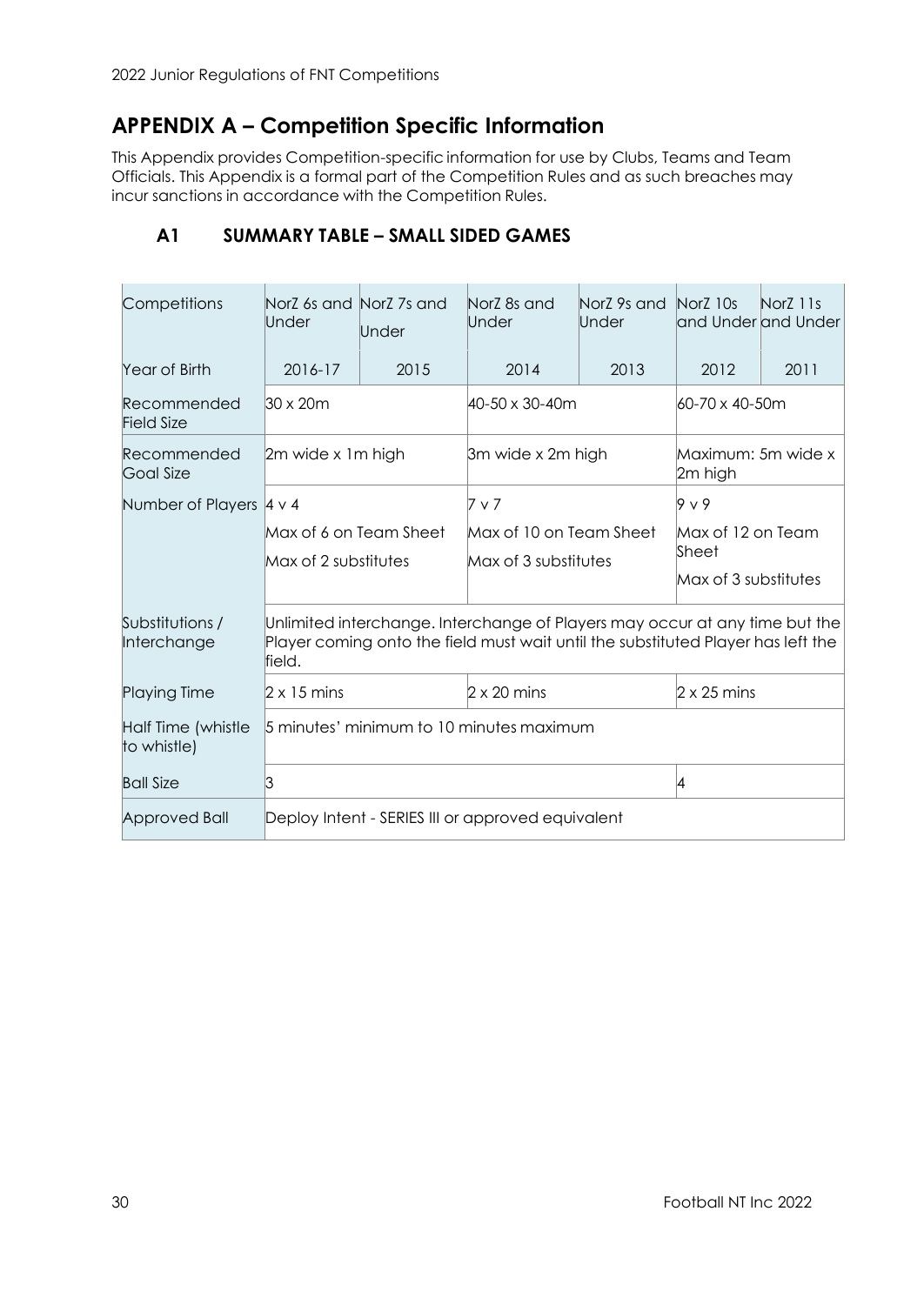# <span id="page-34-0"></span>**A2 SUMMARY TABLE – JUNIOR COMPETITIVE**

| Competition                         |                                                                                                                       |      |                 |      | 12 and Under 13 and Under 14 and Under 16 and Under 18 and Under |      |                 |      |       |       |       |
|-------------------------------------|-----------------------------------------------------------------------------------------------------------------------|------|-----------------|------|------------------------------------------------------------------|------|-----------------|------|-------|-------|-------|
| Year of Birth                       | 2010                                                                                                                  | 2011 | 2009            | 2010 | 2008                                                             | 2009 | 2006            | 2007 | 2003  | 2004  | 2005  |
| Format                              | 9v9                                                                                                                   |      | $11v11$ $11v11$ |      | $11v11$ $11v11$                                                  |      | $11v11$ $11v11$ |      | 11v11 | 11v11 | 11v11 |
| Recommended Field 100 x 64m<br>Size |                                                                                                                       |      |                 |      |                                                                  |      |                 |      |       |       |       |
| Number of Players                   | Min of 7 and Max of 11 on field<br>Max of 16 on team sheet<br>Max of 14 on team sheet for U12<br>Max of 5 substitutes |      |                 |      |                                                                  |      |                 |      |       |       |       |
| Substitutions /<br>Interchange      | Unlimited interchange. Interchange of Players will be in accordance with the<br><b>IFAB Laws of the Game.</b>         |      |                 |      |                                                                  |      |                 |      |       |       |       |
| <b>Playing Time</b>                 | $2 \times 25$ mins<br>$2 \times 35$ mins<br>$2 \times 35$ mins<br>$2 \times 40$ mins<br>2x45 mins                     |      |                 |      |                                                                  |      |                 |      |       |       |       |
| Half Time (whistle to<br>whistle)   | 10 minutes minimum to 15 minutes maximum                                                                              |      |                 |      |                                                                  |      |                 |      |       |       |       |
| <b>Ball Size</b>                    | 5<br>$\overline{4}$                                                                                                   |      |                 |      |                                                                  |      |                 |      |       |       |       |
| Approved ball                       | Deploy Intent - SERIES III or approved equivalent                                                                     |      |                 |      |                                                                  |      |                 |      |       |       |       |